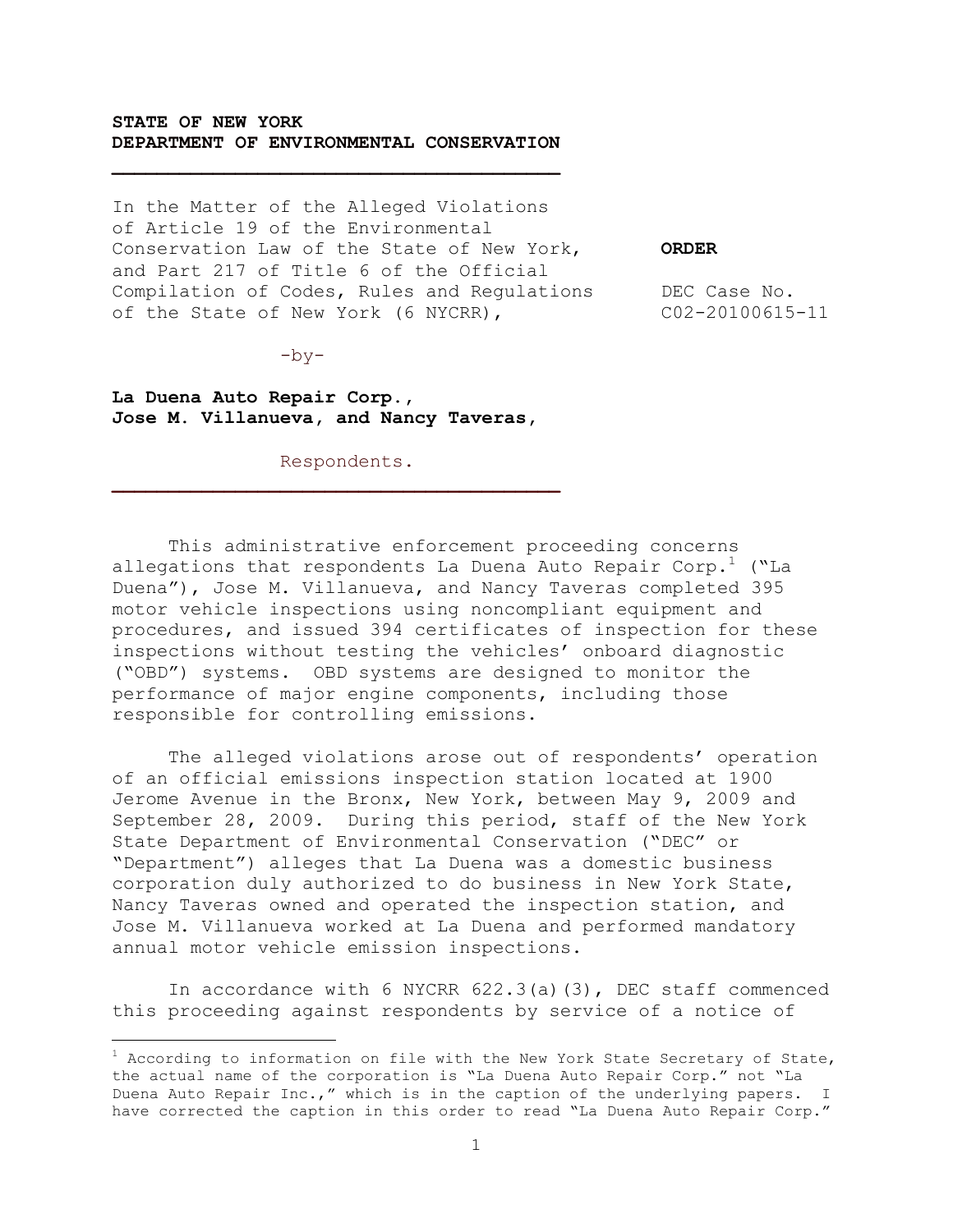hearing and complaint dated August 31, 2010. In its complaint, DEC staff alleged that respondents violated:

(1) 6 NYCRR 217-4.2, which states that no person shall operate an official emissions inspection station using equipment and procedures that are not in compliance with DEC procedures and standards; and

(2) 6 NYCRR 217-1.4, by issuing emission certificates of inspection to motor vehicles that had not undergone an official emission inspection.

For these violations, DEC staff requested a civil penalty of one hundred ninety seven thousand five hundred dollars (\$197,500), and that all respondents be held jointly and severally liable.

Respondents did not appear at a pre-hearing conference held on October 20, 2010, and did not submit an answer.

The matter was referred to the Department's Office of Hearings and Mediation Services and assigned to Administrative Law Judge ("ALJ") Edward Buhrmaster. A hearing was held on November 29, 2011. None of the respondents, nor counsel on their behalf, appeared at the hearing. Although respondents defaulted in appearing, Department staff did not move for a default judgment. Instead, staff presented its case on the merits (see Hearing Transcript, at 6).

Based on the hearing record, the ALJ prepared the attached hearing report dated May 8, 2012. I adopt the hearing report as my decision in this matter subject to my comments below.

#### Liability

ALJ Buhrmaster found that respondent La Duena used a simulator to perform OBD II inspections on 395 separate occasions, that respondent Villanueva performed all 395 of these simulated inspections, and that La Duena's and Villanueva's use of a simulator violated 6 NYCRR 217-4.2. La Duena is liable because, at the time the violations occurred, it held the license to operate the official inspection station. Furthermore, Villanueva is liable for the violations attributable to his non-compliant inspections.

However, the first cause of action must be dismissed as against respondent Nancy Taveras. No proof exists in this record that Ms. Taveras was served with the notice of hearing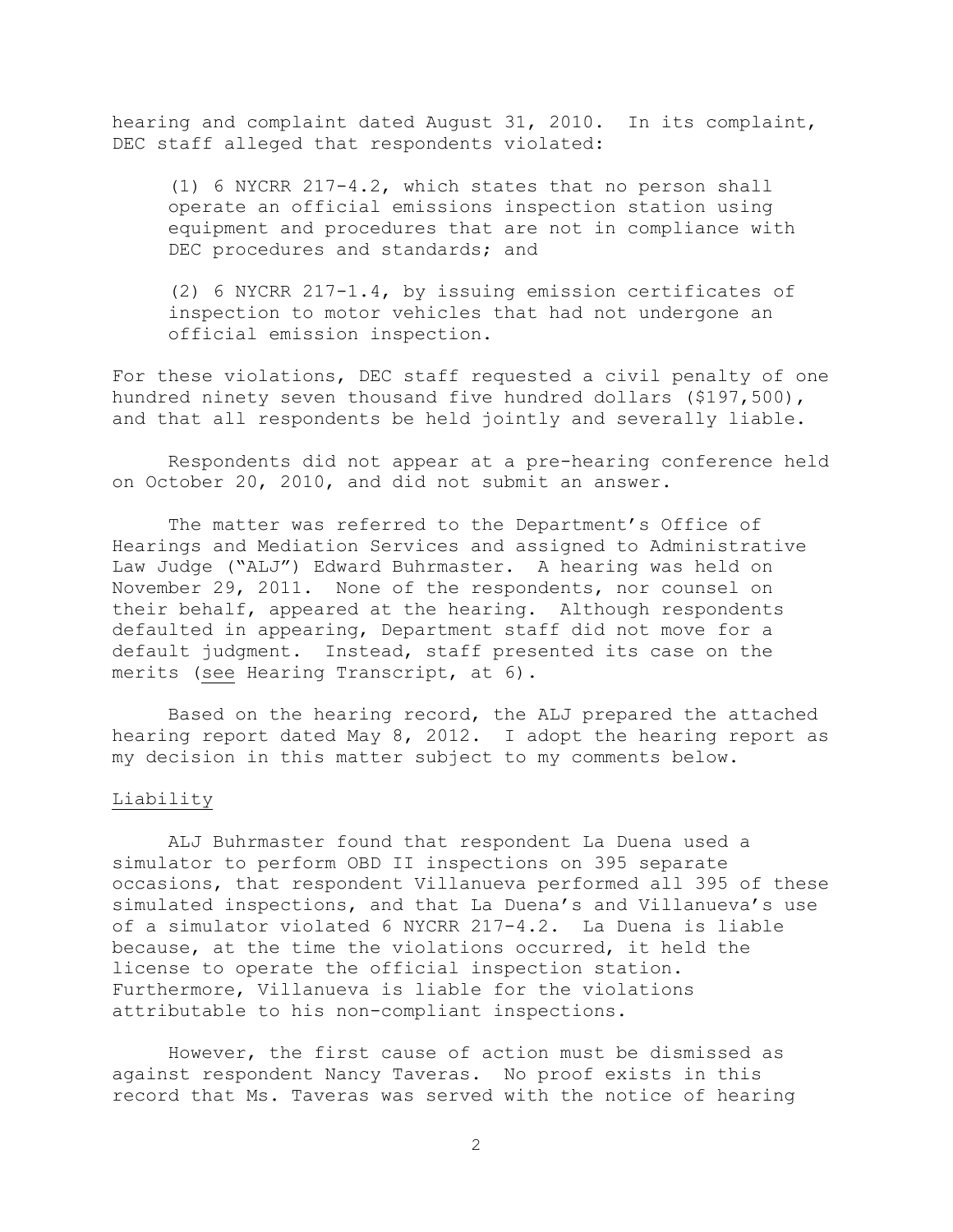and complaint.<sup>2</sup> Even if such service had been made, staff's proof was insufficient to establish Ms. Taveras's personal liability for the non-compliant inspections performed (see Hearing Report, at 12-13).

With respect to the second cause of action, I concur with the ALJ's determination that violations of 6 NYCRR 217-1.4 cannot be found because DEC offered no evidence that La Duena was an official inspection station as defined by 15 NYCRR 79.1(g)(see Hearing Report, at 13-14; see also Matter of Geo Auto Repairs, Inc., Order of the Commissioner, March 14, 2012, at 3-4; Matter of AMI Auto Sales Corp., Decision and Order of the Commissioner, February 16, 2012, at 3, and Matter of Gurabo Auto Sales Corp., Decision and Order of the Commissioner, February 16, 2012, at 3 [addressing violations of 6 NYCRR 217- 1.4]). Accordingly, the alleged violations of 6 NYCRR 217-1.4 should be dismissed as to all respondents.

## Civil Penalty

i<br>L

The ALJ rejected the staff's requested penalty of one hundred ninety seven thousand five hundred dollars (\$197,500), which staff sought jointly and severally against each respondent. The ALJ recommended that respondent La Duena be assessed a civil penalty in the amount of thirty-five thousand dollars (\$35,000), and respondent Jose M. Villanueva be assessed a civil penalty in the amount of thirty-five thousand dollars (\$35,000). The ALJ also determined that respondents La Duena and Mr. Villanueva should be assessed civil penalties "in the same amount, to reflect their equal culpability for the inspections that were simulated" (Hearing Report, at 17).

I concur with the ALJ's penalty recommendations which are consistent with the penalty structure I have established in prior orders (see, e.g., Matter of Geo Auto Repairs, Inc., Order of the Commissioner, March 14, 2012, at 5). Although joint and several liability may be imposed in administrative enforcement proceedings, I concur with the ALJ that it is appropriate in this matter for each respondent to be assessed their own separate penalty, and that these penalties should be in the same amount, to reflect their equal culpability for the inspections that were simulated.

 $2$  DEC staff provided copies of receipts for service of the notice of hearing and complaint on the Department of State for service on La Duena (see Hearing Exhibit ["Exh"] 4), and on Jose M. Villanueva, by personal service (see Hearing Exhs 5 and 6).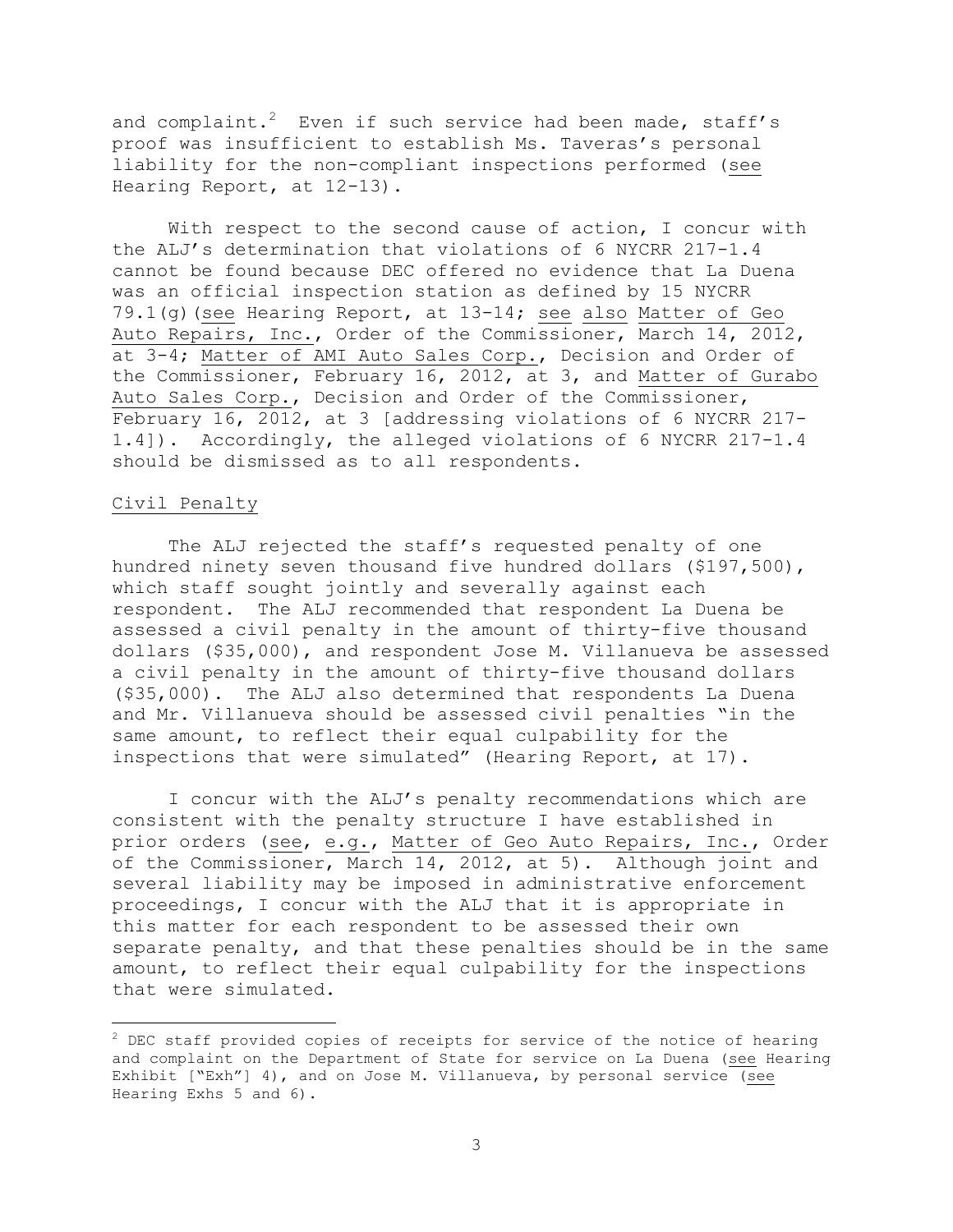The civil penalties assessed, although below the statutory maximum, are substantial and justified by the number of violations that respondents committed.

**NOW, THEREFORE,** having considered this matter and being duly advised, it is **ORDERED** that:

- I. Respondents La Duena Auto Repair Corp. and Jose M. Villanueva are adjudged to have violated 6 NYCRR 217- 4.2 by operating an official emissions inspection station using equipment and procedures that are not in compliance with DEC procedures and standards. Three hundred ninety five (395) inspections using noncompliant equipment and procedures were performed at La Duena Auto Repair Corp., of which Jose M. Villanueva performed 395.
- II. DEC staff's allegations that respondent Nancy Taveras violated 6 NYCRR 217-4.2 are dismissed.
- III. DEC staff's allegations that La Duena Auto Repair Corp., Jose M. Villanueva and Nancy Taveras violated 6 NYCRR 217-1.4 are dismissed.
- IV. The following penalties are hereby assessed:
	- A. Respondent La Duena Auto Repair Corp. is assessed a civil penalty in the amount of thirty-five thousand dollars (\$35,000); and
	- B. Respondent Jose M. Villanueva is assessed a civil penalty in the amount of thirty-five thousand dollars (\$35,000).

The penalty for each respondent shall be due and payable within thirty (30) days of the service of this order upon that respondent. Payment shall be made in the form of a cashier's check, certified check, or money order payable to the order of the "New York State Department of Environmental Conservation" and mailed to the DEC at the following address:

Blaise Constantakes, Esq. Assistant Counsel, Office of General Counsel NYS Department of Environmental Conservation 625 Broadway,  $14^{\text{th}}$  Floor Albany, New York 12233-1500.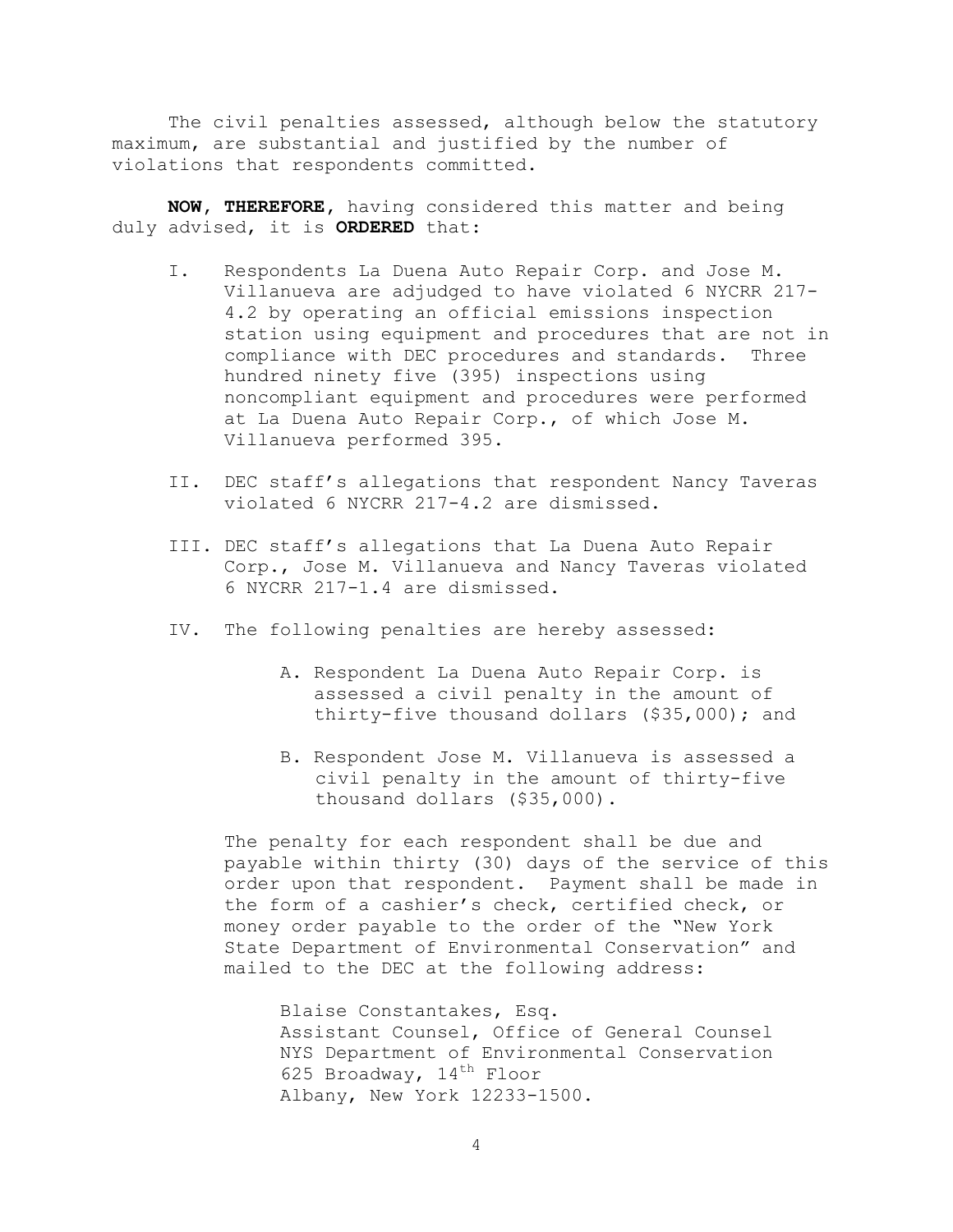- V. All communications from any respondent to the DEC concerning this order shall be directed to Assistant Counsel Blaise Constantakes, at the address set forth in paragraph IV of this order.
- VI. The provisions, terms and conditions of this order shall bind respondents La Duena Auto Repair Corp., Jose M. Villanueva, and Nancy Taveras, and their agents, heirs, successors, and assigns in any and all capacities.

For the New York State Department of Environmental Conservation

/s/

 $By:$ 

Joseph J. Martens Commissioner

Dated: June 21, 2012 Albany, New York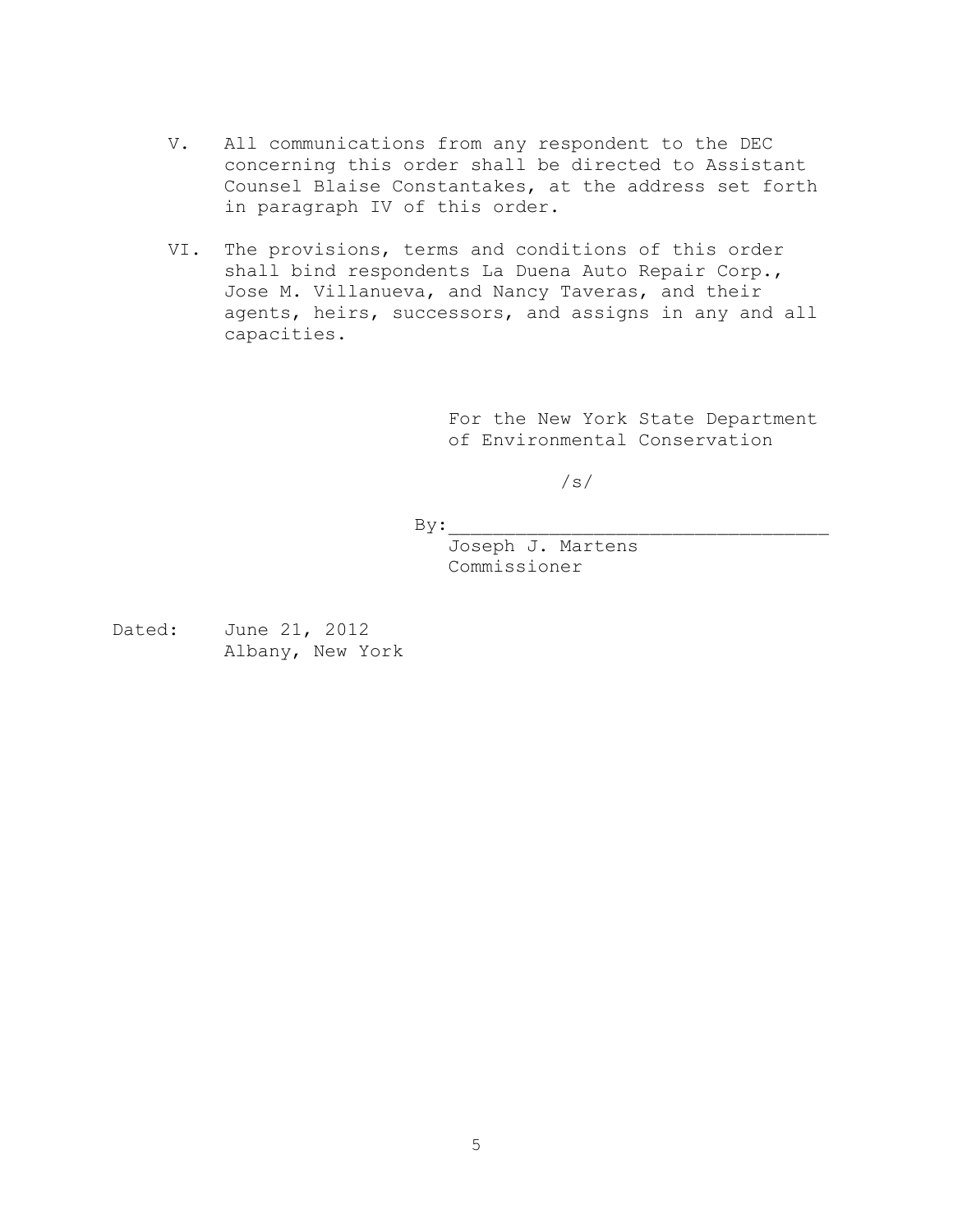STATE OF NEW YORK DEPARTMENT OF ENVIRONMENTAL CONSERVATION 625 BROADWAY ALBANY, NEW YORK 12233-1550

In the Matter

 $-$  of  $-$ 

Alleged Violations of Article 19 of the New York State Environmental Conservation Law and Title 6, Part 217, of the Official Compilation of Codes, Rules and Regulations of the State of New York ("NYCRR") by:

# **LA DUENA AUTO REPAIR CORP., NANCY TAVERAS, AND JOSE M. VILLANUEVA**

Respondents

NYSDEC CASE NO. CO2-20100615-11

**HEARING REPORT**

**- by –**

**/s/**

Edward Buhrmaster Administrative Law Judge

May 8, 2012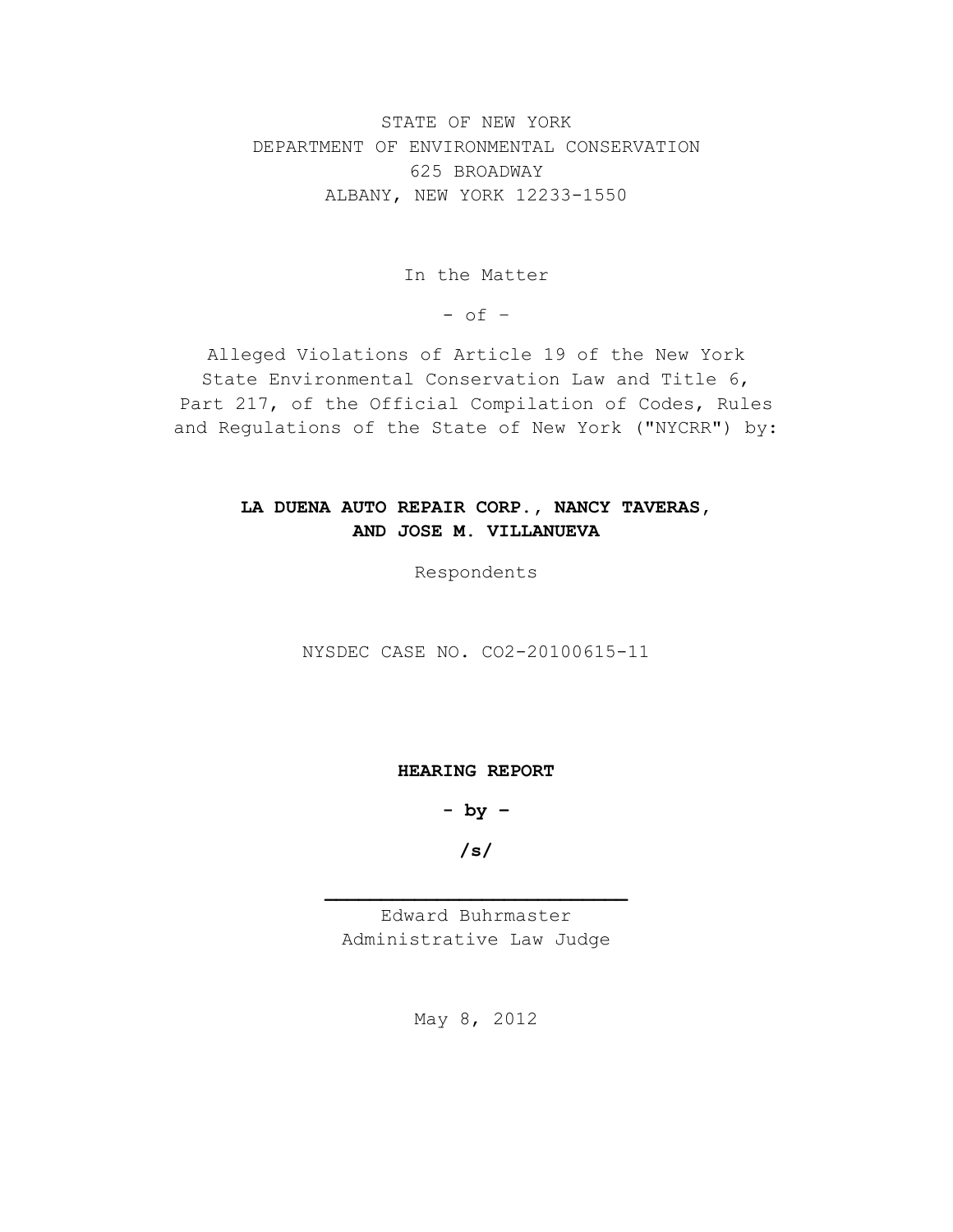#### **PROCEEDINGS**

Pursuant to a notice of hearing and complaint, both dated August 31, 2010 (Exhibit No. 1), Staff of the Department of Environmental Conservation ("DEC") charged La Duena Auto Repair, Inc., Nancy Taveras and Jose M. Villanueva ("the respondents") with violations of Part 217 of Title 6 of the Official Compilation of Codes, Rules and Regulations of the State of New York ("6 NYCRR"), which governs motor vehicle emissions testing.

In a first cause of action, the respondents were charged with violating 6 NYCRR 217-4.2, which states that no person shall operate an official emissions inspection station using equipment and/or procedures that are not in compliance with DEC procedures and/or standards. In a second cause of action, they were charged with violating 6 NYCRR 217-1.4 by issuing emission certificates of inspection for motor vehicles that had not undergone an official emission inspection.

Both violations were alleged to have occurred during the period between May 9 and September 28, 2009, at an official emission inspection station commonly known as La Duena Auto Repair ("La Duena"), which was located at 1900 Jerome Avenue in the Bronx, New York. During this period, DEC Staff alleged, La Duena was a corporation duly authorized to do business in New York State, Nancy Taveras owned and operated the inspection station, and Jose M. Villanueva worked there, performing mandatory annual motor vehicle emission inspections.

According to DEC Staff, during the period in question, the respondents performed 395 such inspections using a device to substitute for and simulate the motor vehicle of record, and issued 394 emission certificates based on the simulated inspections.

As noted in a statement of readiness (Exhibit No. 3) provided by DEC Staff under a cover letter dated May 31, 2011 (Exhibit No. 2), Staff's action was commenced by service of its notice of hearing and complaint on the New York State Secretary of State's Office on September 24, 2010 (for service on La Duena at its place of business, pursuant to Section 306 of the Business Corporation Law, as noted in Exhibit No. 4, a receipt for service) and on Jose M. Villanueva on October 5, 2010 (by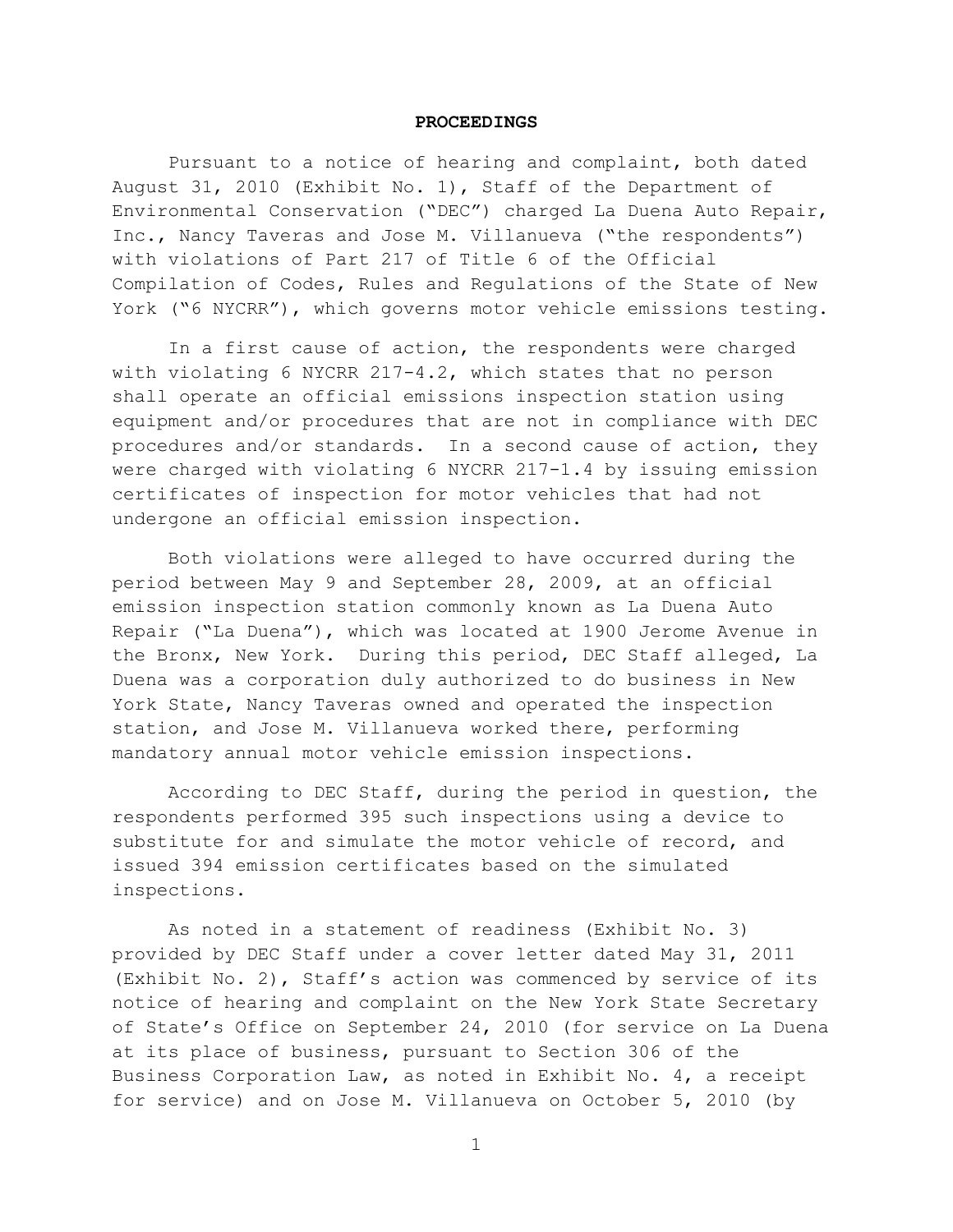DEC Environmental Conservation Officer Michael Mat, who personally served Mr. Villanueva and provided a receipt and affidavit marked, respectively, as Exhibits No. 5 and 6.) According to information on file with the Secretary of State, as reflected in Exhibit No. 4, the actual name of the corporation is "La Duena Auto Repair Corp.," not "La Duena Auto Repair Inc." There is no indication that the notice of hearing and complaint were served upon Ms. Taveras, La Duena's president.

Staff's notice of hearing announced a pre-hearing conference to be held on October 20, 2010, at DEC's Region 2 office in Long Island City, and informed the respondents of their duty to serve an answer to the complaint within 20 days from the date of receipt of service. According to the statement of readiness, the respondents did not appear at the scheduled pre-hearing conference and did not submit an answer, nor did they contact DEC despite Staff's efforts to reach them.

In its statement of readiness, DEC Staff requested that this matter be scheduled for hearing at DEC's Region 2 office. Upon being assigned to this matter, I issued a hearing notice dated November 9, 2011 (Exhibit No. 7), informing the parties that a hearing would be held at 1 p.m. on November 29, 2011, at DEC's Region 2 office.

DEC Staff appeared at the hearing by Blaise Constantakes, an attorney with DEC's Office of General Counsel in Albany. None of the respondents appeared, nor did an attorney or other representative appear on their behalf.

The hearing notice was sent to the respondents at addresses provided by DEC Staff, which match addresses the respondents had provided on prior applications to DMV (Exhibits No. 10, 11 and 12). The notice to La Duena, addressed to 1900 Jerome Avenue in the Bronx, was returned to my office on November 20, 2011, in its envelope (Exhibit No. 8) stickered "Return to Sender, Not Deliverable as Addressed, Unable to Forward." The notice to Mr. Villanueva, addressed to 647 Cauldwell Avenue, Apt. 62, in the Bronx, was returned to my office on November 25, 2011, in its envelope (Exhibit No. 9) stickered "Return to Sender, Attempted – Not Known, Unable to Forward." The notice to Ms. Taveras, addressed to 521 Isham Street in Manhattan, was not returned.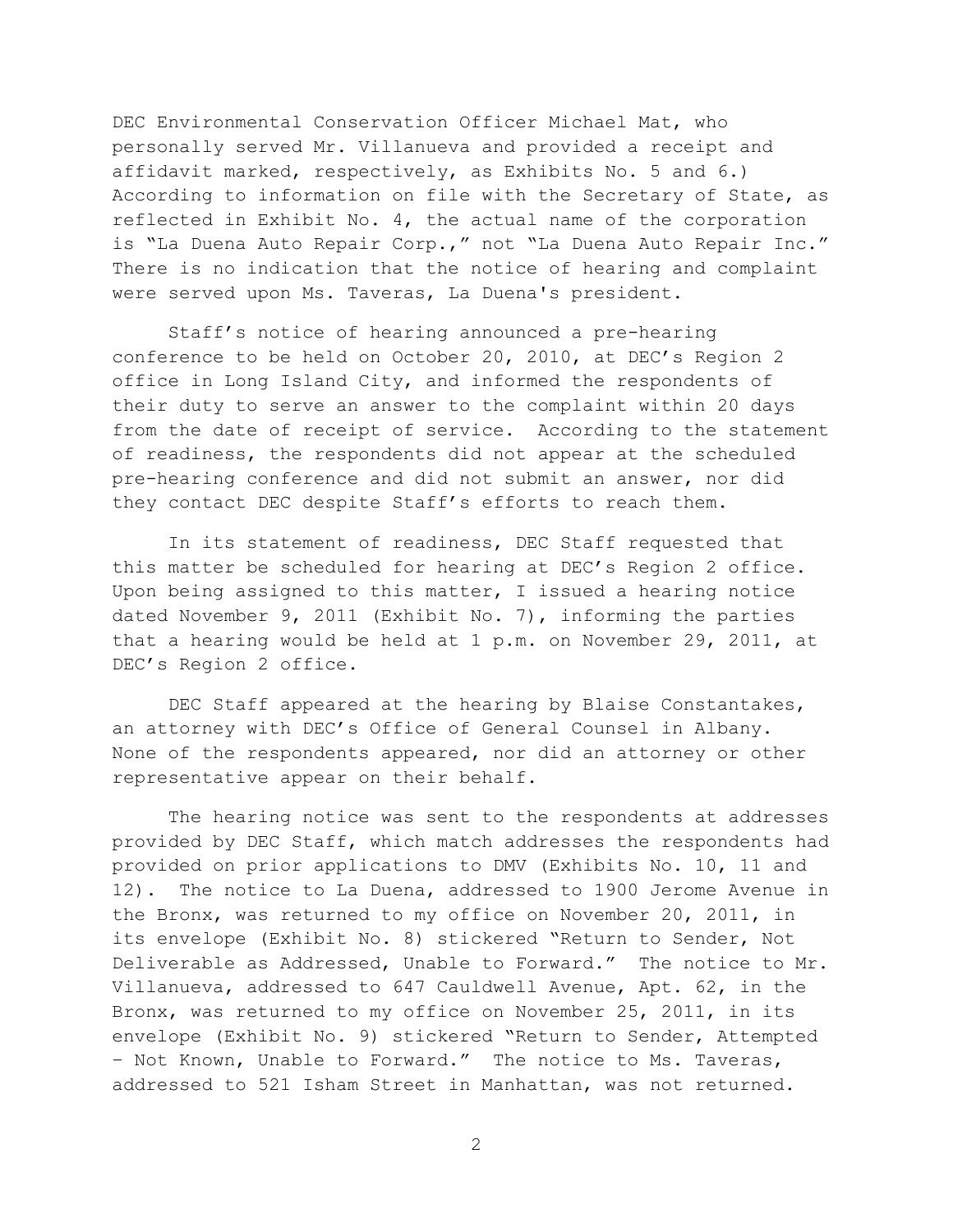According to 6 NYCRR 622.15(a), a respondent's failure to file a timely answer or, even if a timely answer is filed, failure to appear at a scheduled hearing or pre-hearing conference constitutes a default and a waiver of that respondent's right to a hearing, and entitles DEC Staff to make a motion to the assigned administrative law judge ("ALJ") for a default judgment. In this matter, however, DEC Staff is not seeking a default judgment; it is seeking a judgment on the merits.

The hearing went forward on November 29, 2011, with testimony from two witnesses for DEC Staff: Michael Devaux, a vehicle safety technical analyst employed by the Yonkers office of the New York State Department of Motor Vehicles ("DMV"), and James Clyne, an environmental engineer and chief of the light duty vehicle section of DEC's Division of Air Resources, Bureau of Mobile Sources and Technology Development. Mr. Constantakes made a brief closing statement after Staff's presentation. The hearing record consists of a 65-page transcript and 16 hearing exhibits. The first nine exhibits, introduced by me, show how the matter came forward, and the remaining exhibits (10 through 16) were received as part of DEC Staff's case. (A list of the hearing exhibits is attached to this report.)

The hearing transcript was received by my office on December 15, 2011, and DEC Staff was afforded an opportunity to propose corrections to it. Staff's corrections, as proposed by Mr. Constantakes, have been adopted, as have additional ones of my own, to which Staff consents.

#### **POSITIONS OF THE PARTIES**

#### Position of DEC Staff

According to DEC Staff, the respondents completed 395 motor vehicle inspections using noncompliant equipment and procedures, and issued 394 certificates for these inspections, without testing the vehicles' onboard diagnostic ("OBD") systems, which are designed to monitor the performance of major engine components, including those responsible for controlling emissions. Staff explains that the OBD emissions portion of the vehicle inspection involves the electronic transfer of information from the vehicle to a computerized work station and,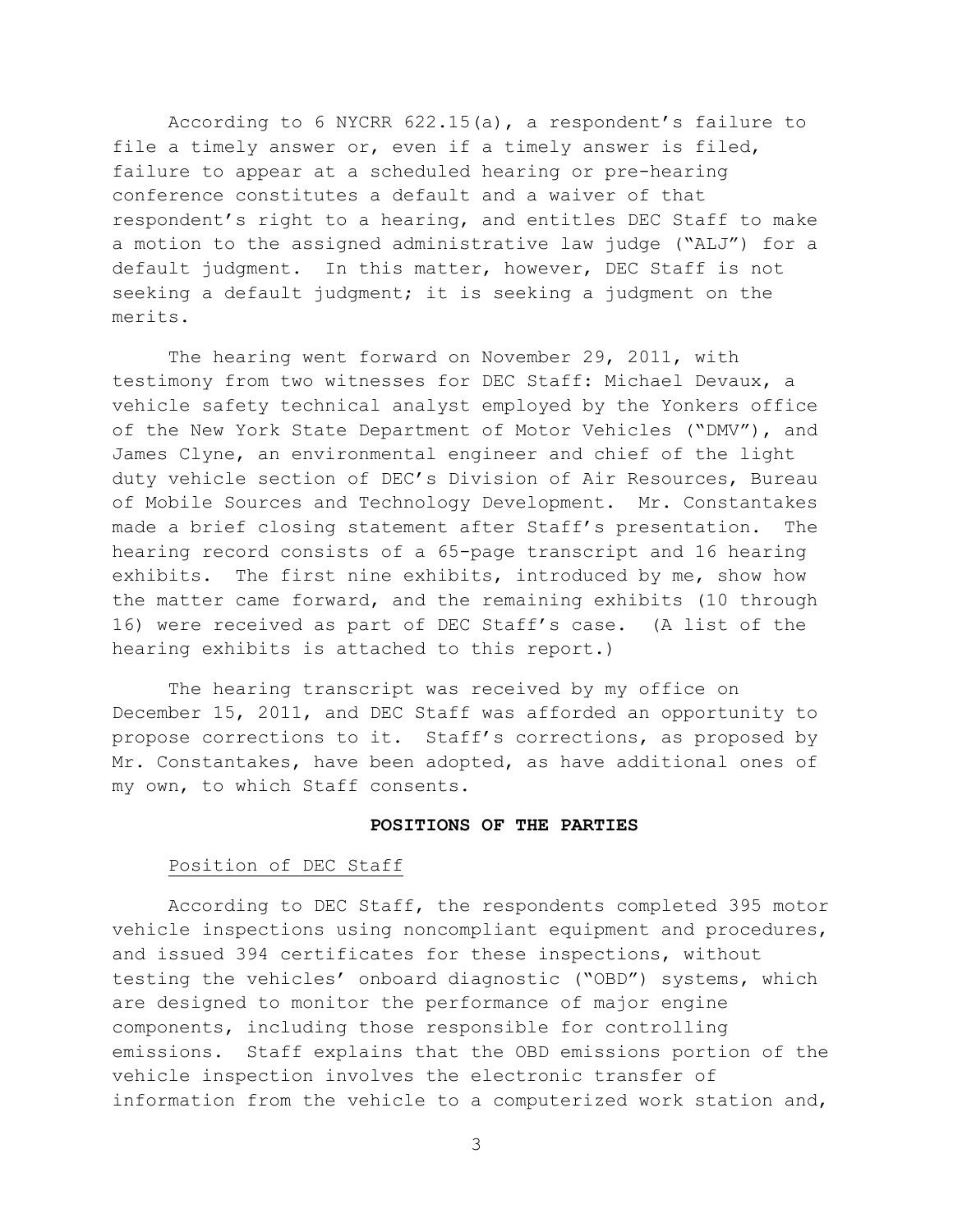from there, to DMV via the Internet or a dedicated phone line. DEC Staff says that, for the inspections at issue here, the respondents did not check the vehicles' OBD systems, but instead simulated the inspections, as evidenced by a 15-field profile (or electronic signature) that Staff identified in the inspection data that was transmitted to DMV.

DEC Staff has requested a civil penalty of \$197,500, for which all the respondents would be jointly and severally liable. The penalty is not apportioned between the two causes of action, but is calculated on the basis of \$500 per illegal inspection, which Staff considers fair and reasonable given the importance of the violations from a public health perspective.

## Position of Respondents

Because the respondents did not file an answer and did not appear at the hearing, their position on the charges is unknown.

## **FINDINGS OF FACT**

1. In 2003, La Duena Auto Repair Corp. ("La Duena") applied for licenses from DMV to operate a Group 1 motor vehicle repair shop and public inspection station at 1900 Jerome Avenue in the Bronx. The application was approved, and the facility number assigned to La Duena was 7094801. (See Exhibit No. 10, the DMV application, on which the assigned facility number appears in the upper left hand corner, as well as the testimony of Mr. Devaux at page 19 of the transcript (T: 19).)

2. Since at least 2006, Nancy A. Taveras has been the president and sole stockholder of La Duena. (See updated DMV application, Exhibit No. 11; and Devaux, T: 20.)

3. On July 7, 2003, Jose M. Villanueva applied to DMV for certification as a motor vehicle inspector. Upon approval of his application, he was assigned certificate number 3QH6. (See application for certification, Exhibit No. 12; and Devaux, T: 21 and 22.)

4. Between May 9 and September 8, 2009, 395 mandatory annual motor vehicle emissions inspections were performed at La Duena using a device to substitute for and simulate the motor vehicle of record. (Clyne, T: 53.)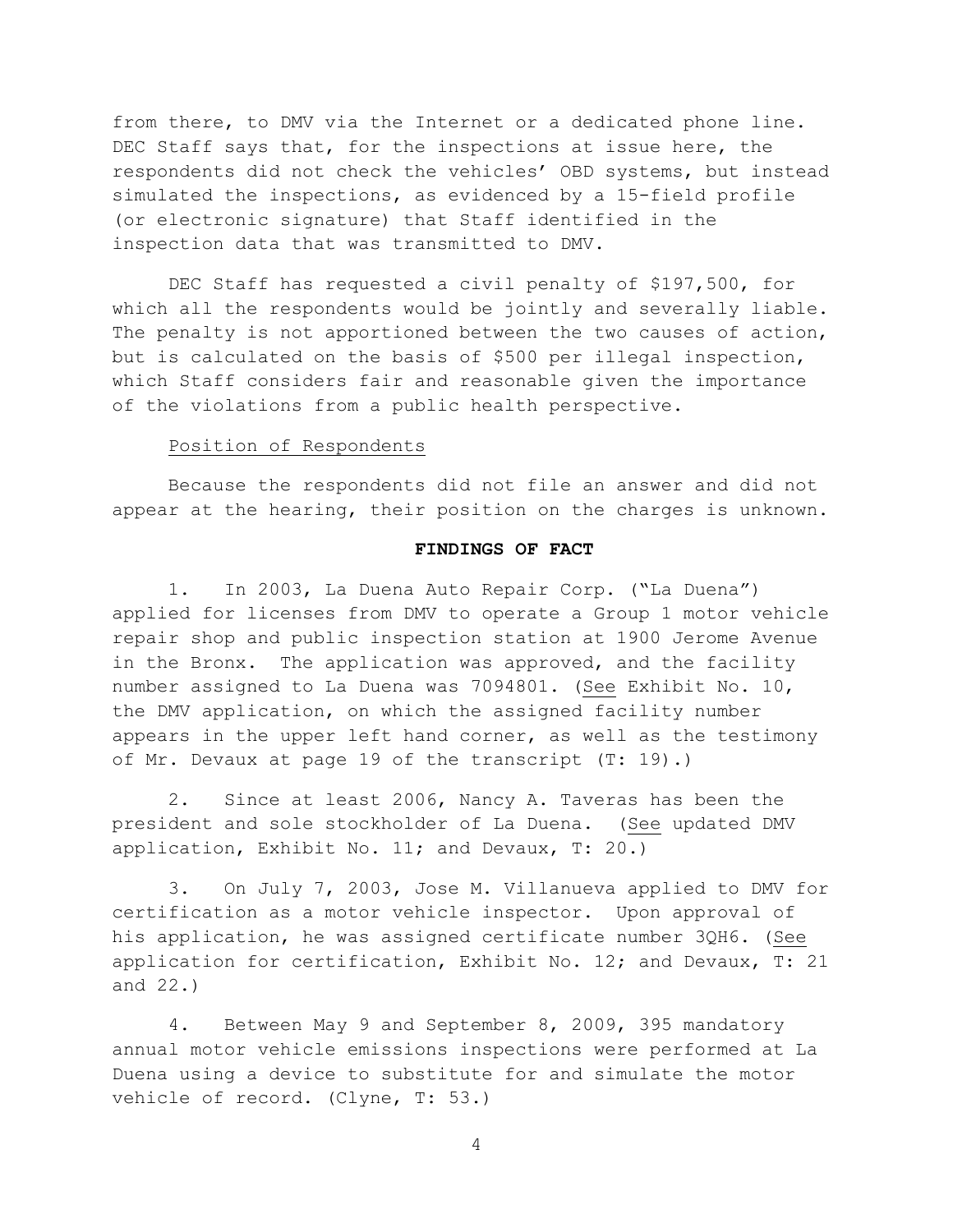5. Each of these simulated inspections was performed by Mr. Villanueva, whose certificate number appears in each inspection record. (Clyne, T: 53.)

6. Vehicle emissions are tested pursuant to the New York Vehicle Inspection Program ("NYVIP"). NYVIP is a statewide inspection and maintenance program that incorporates a secondgeneration type of onboard diagnostic ("OBD II") testing for vehicles starting with model year 1996. (Devaux, T: 16 and 17.)

7. In order to perform an OBD II inspection, an inspection station must have a properly configured work station that has been purchased from Testcom, the NYVIP program manager. The station must also have an inspector who has been properly licensed by DMV and trained to complete such inspections. (Clyne, T: 40.)

8. The inspector must have passed a DMV certification examination as well as a computer-based examination that is taken on the work station. (Clyne, T: 40.)

9. There are three parts of a vehicle inspection: a visual safety inspection, a visual check of the emission control devices ("ECDs"), and the OBD II inspection itself, which is conducted electronically. (Devaux, T: 27 – 28; Clyne, T: 40 – 42.)

10. The inspector accesses the work station analyzer by scanning his or her certification card. The inspector then enters the vehicle information either manually or by scanning the vehicle registration, if available, or the inside of the driver's door. (Devaux, T: 27 and 28; Clyne, T: 41.)

11. The OBD II inspection is conducted by plugging the work station into the vehicle's standardized data link connector ("DLC"), which is generally under the driver's side of the dashboard. (Devaux, T: 28 and 29.) The inspection proceeds without the inspector's intervention, with the work station making standardized electronic requests to the vehicle's computer (also known as the electronic control module, or "ECM") and the computer giving responses to those requests. (Devaux, T: 29; Clyne, T: 42.)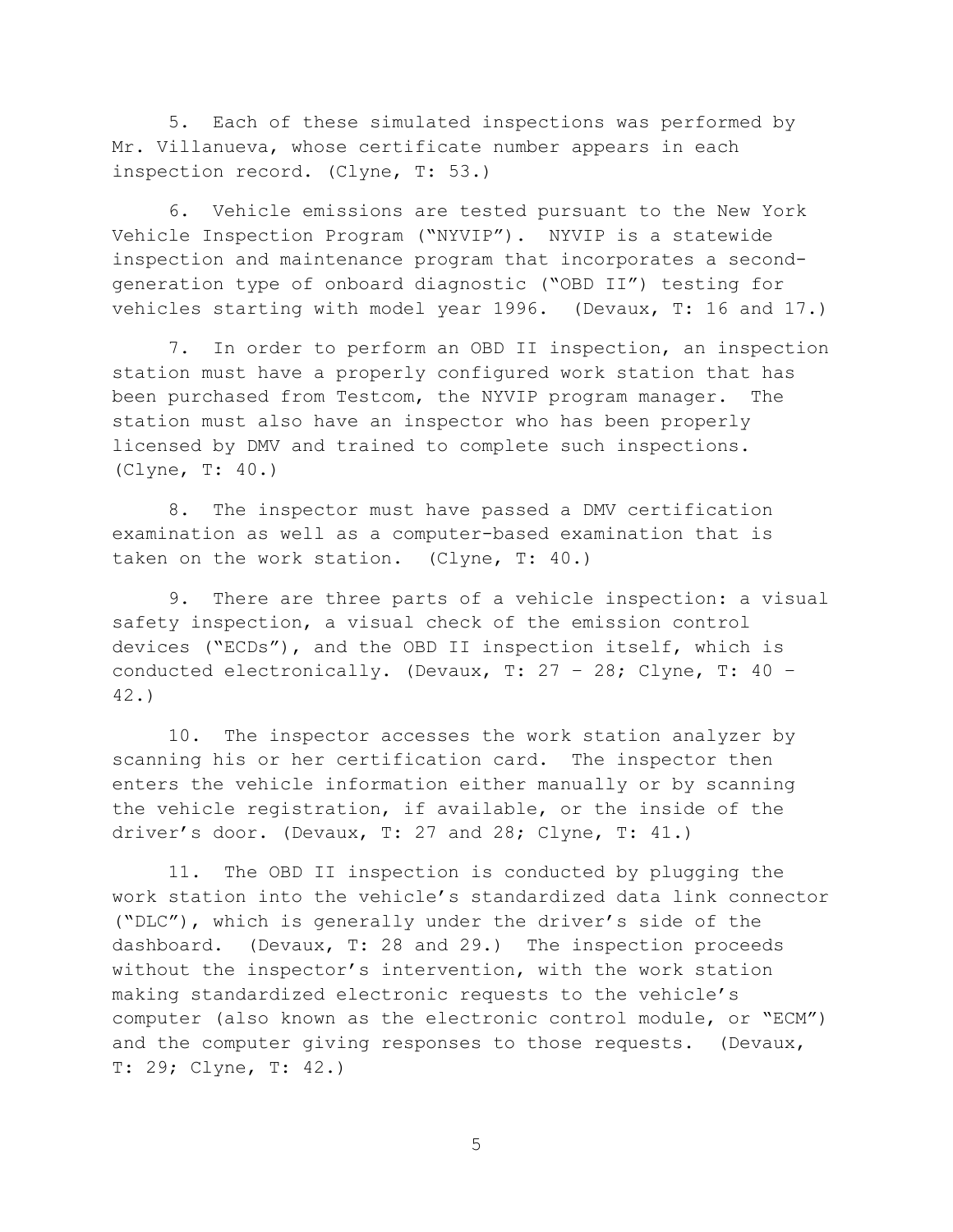12. The information gathered during this process is captured and securely maintained on the hard drive of the work station, from which it is transmitted to Testcom, the NYVIP contractor, via broadband or dial up, and from Testcom to DMV's main frame computer in Albany, all in a matter of five to ten seconds in most cases. (Devaux, T: 31.)

13. During this transmission, Testcom captures the inspection record and securely backs it up, as does DMV, which places the record in a secure data base. (Devaux, T: 31.)

14. Assuming the vehicle passes the inspection, a screen on the NYVIP work station instructs the inspector to scan the bar code on the next sticker to be issued and to affix the sticker to the vehicle's windshield. Then a vehicle inspection receipt is printed and handed to the motorist, completing the inspection process. (Devaux, T: 29 - 30.)

15. The placement of the inspection sticker on the vehicle windshield is, generally speaking, a certification that the vehicle's mechanical mechanisms and emissions meet New York State requirements. (Devaux, T: 30.)

16. There are a number of ways a vehicle may fail the OBD portion of an inspection. It may fail the visual component of the inspection, which involves checking the malfunction indicator light ("MIL"), also known as the check engine light, which signals an actual or potential emissions fault. With the key on and the engine off, the MIL should come on; however, with the engine started, the MIL should go off. (Clyne, T:  $43 - 44$ .)

17. The vehicle may also fail the electronic component of the inspection, which involves the communication between the work station and the vehicle. If this communication cannot be accomplished, it would constitute a failure in that the vehicle's data could not be collected. (Clyne, T: 44.)

18. Another possibility for failure involves the readiness evaluation. If a certain number of emissions monitors are reported as not ready, it means the vehicle did not run enough diagnostic tests to make a proper pass/fail decision. (Clyne, T:  $44 - 45.$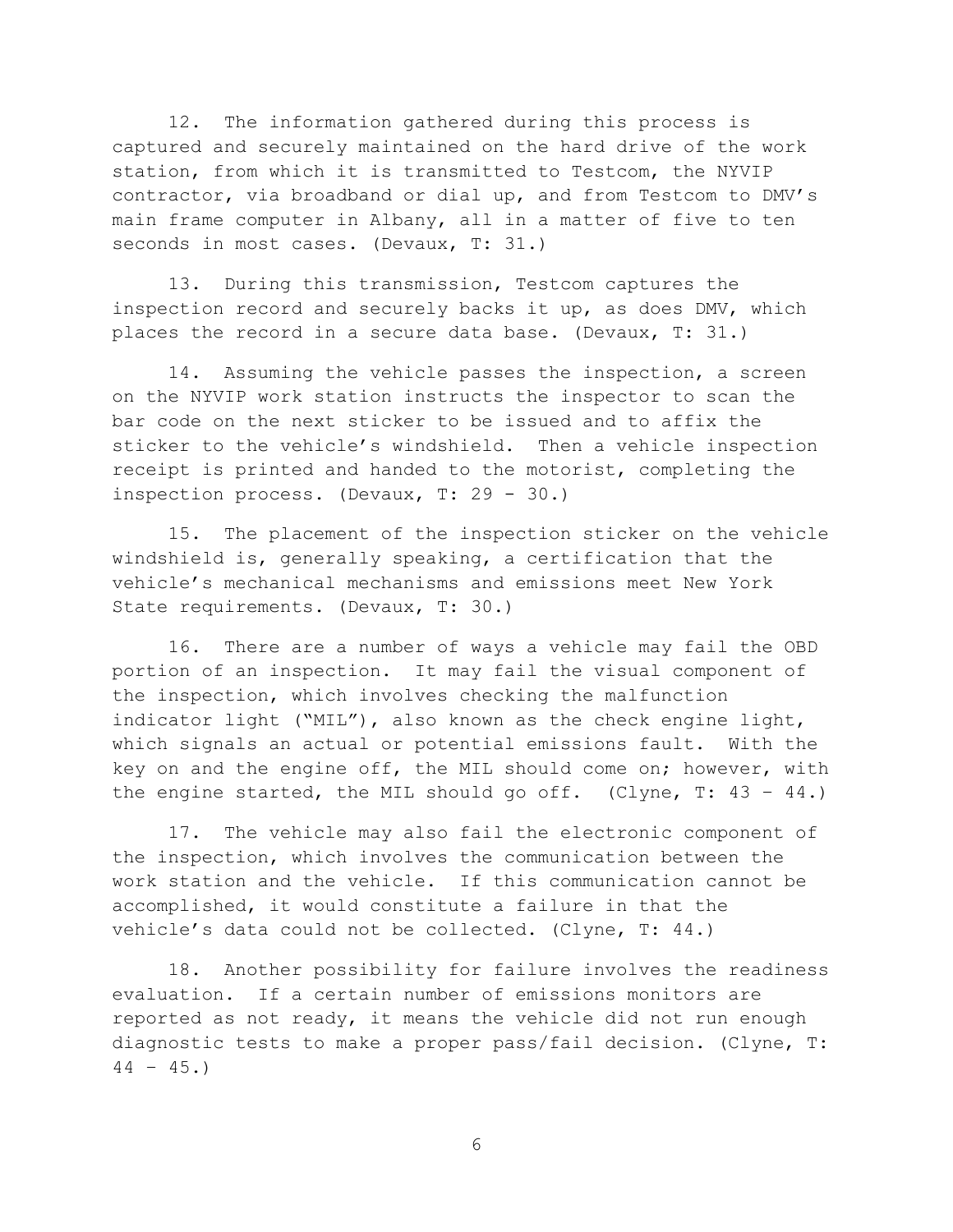19. The most common failure occurs when the MIL is commanded "on" by the vehicle and a diagnostic trouble code ("DTC") is stored. This information is helpful to the repair of a vehicle that fails an OBD inspection, because it provides the repair shop a good starting point for determining why the vehicle failed the inspection. (Clyne, T: 45.)

#### **DISCUSSION**

This matter involves charges that La Duena as well as its alleged owner/operator, Ms. Taveras, and certified inspector, Mr. Villanueva, did not check the OBD II systems as part of 395 motor vehicle inspections conducted at the La Duena facility during the period between May 9 and September 28, 2009. In essence, DEC Staff alleges that the OBD II inspections for these vehicles were simulated by use of non-compliant equipment and procedures, and that 394 emission certificates resulting from these inspections were improperly issued.

## Locating the Simulator Signature

According to Mr. Clyne, during or about October 2008, DEC was informed by DMV management that DMV believed that electronic simulators were being used as part of OBD II inspections conducted in the New York City metropolitan area. More particularly, he explained, DEC was told that, in certain instances, NYVIP work stations were being connected not to the vehicles whose identification numbers were stored in the inspection records, but to devices that would mimic or imitate the vehicles. (Clyne, T: 46.)

According to Mr. Clyne, DMV's suspicions were aroused by very high and unrealistic readings of engine RPM (meaning "revolutions per minute") that were encountered at a few inspection stations. Mr. Clyne said that a typical RPM reading during a regular OBD inspection, with the vehicle idling in park, should be between 400 and 1400. However, DMV field staff were seeing RPM readings sometimes in excess of 6,000 RPM, which he described as completely unrealistic. (Clyne, T: 47.)

Between February and July 2009, DEC and DMV conducted an undercover investigation of stations where simulator use was suspected. Based on that investigation, the agencies concluded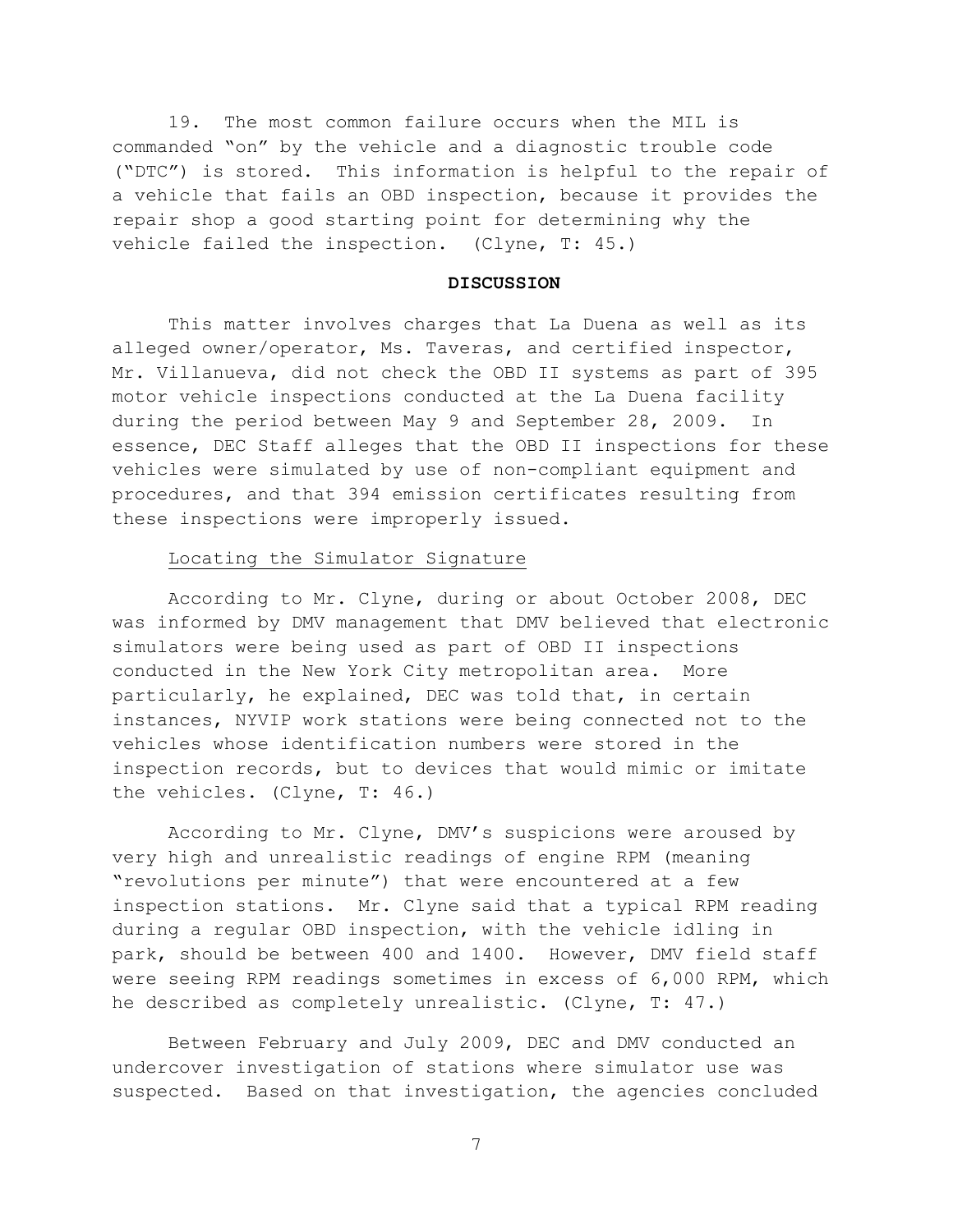that RPM was not a sufficient indicator of simulator use, because some stations using a simulator still recorded RPM readings that were within normal bounds. (Clyne, T: 48.)

Eventually DEC and DMV were able to establish an electronic fingerprint (or profile) for a particular simulator. That fingerprint was identified on the basis of 15 fields of data collected and recorded, among others, during the OBD inspections, and then passed on to the two agencies. The fingerprint was then traced to 44 inspection stations in the New York City metropolitan area where DEC contends the simulator was used during the period between March 2008 and July 2010. (Clyne, T: 49.)

One of those stations was La Duena, where the simulator fingerprint appears in relation to inspections conducted between May 9 and September 28, 2009. Those inspections are highlighted in orange on Exhibits No. 15 and 16, which consist of abstracts of data collected during OBD inspections conducted at the station, which is identified by the DMV facility number (7094801) in the fourth column on each page of the abstracts. (Clyne, T: 49 – 50.)

For each inspection, the identified inspector is Mr. Villanueva, given that his inspector number (3QH6) appears in the seventh column on each page of the abstracts. (Clyne, T: 50.)

As described by Mr. Clyne, the simulator fingerprint may be identified on the basis of the following 15 column headings and the entries (shown here in quotation marks) beneath them:

| PCM ID1            | "10" |                                      |  |
|--------------------|------|--------------------------------------|--|
| PCM ID2            | "0"  |                                      |  |
| PID CNT 1          | "11" |                                      |  |
| PIC CNT 2          | "0"  | (should read as PID CNT 2) $(T: 51)$ |  |
| RR COMP COMPONENTS | "R"  |                                      |  |
| RR MISFIRE         | "R"  |                                      |  |
| RR FUEL CONTROL    | "R"  |                                      |  |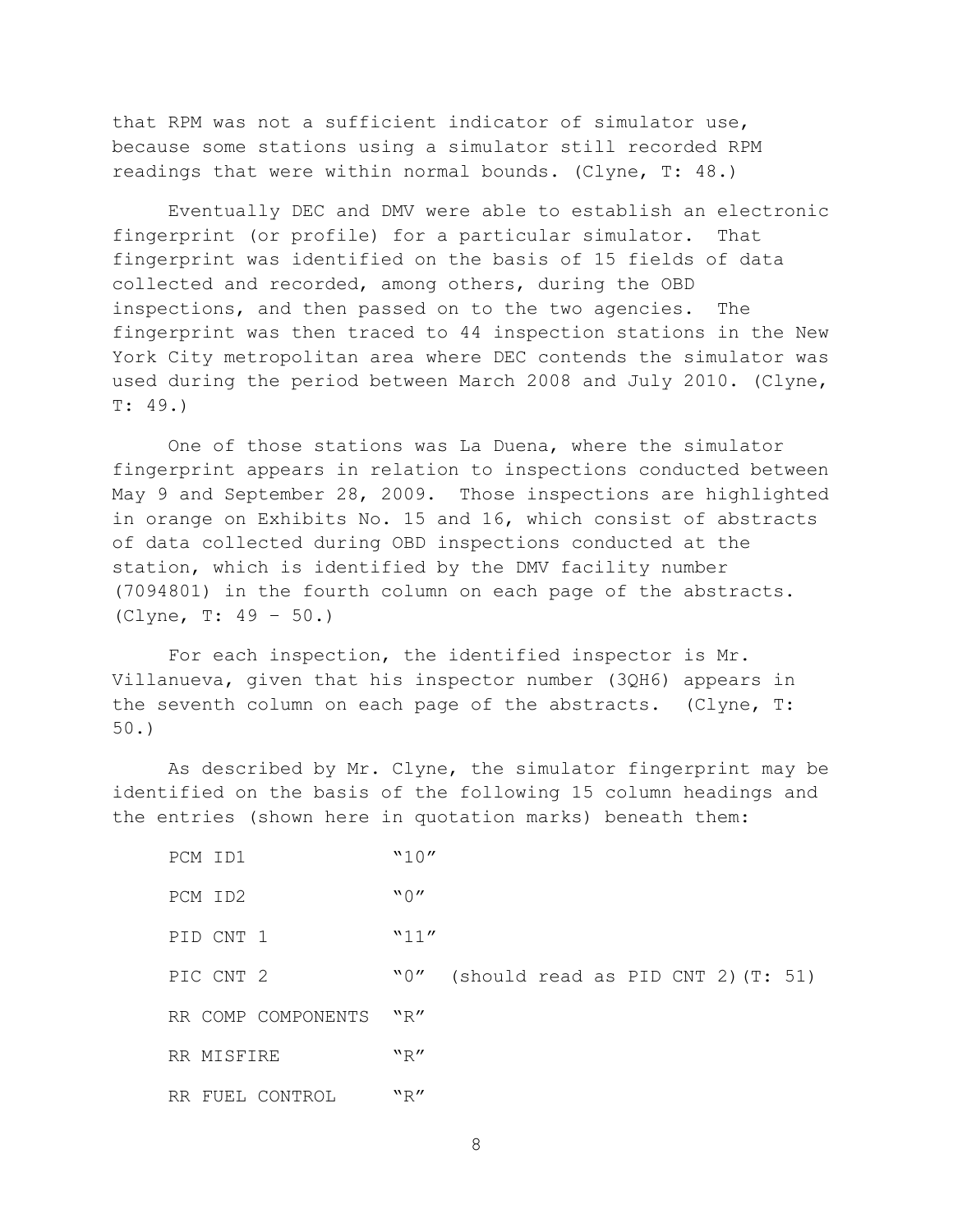|       | RR CATALYST             | "R"   |
|-------|-------------------------|-------|
|       | RR 02 SENSOR            | "R"   |
|       | RR EGR                  | "R"   |
|       | RR EVAP EMISS           | "R"   |
|       | RR HEATED CATA          | $"$ U |
|       | RR 02 SENSOR HEAT       | "R"   |
|       | RR SEC AIR INJ          | $"$ U |
| RR AC |                         | "U"   |
|       | (Clyne, T: $50 - 53.$ ) |       |

Mr. Clyne explained that where this fingerprint appears, the vehicle identified in the record was not inspected, and that the inspector, in this case Mr. Villanueva, used an electronic simulator instead. (Clyne, T: 53.) As an indication that the fingerprint is not associated with inspection of an actual vehicle, Mr. Clyne testified that the fingerprint does not appear at all in DMV's database of 18.5 million inspections conducted between September 1, 2004 and the end of February, 2008, or in another 10 million inspections conducted since July 2010, when the commencement of enforcement action put an end to the simulator's use. (Clyne,  $T: 58 - 59$ .)

In the abstracts of La Duena OBD inspection data, the simulator profile appears for the first time in relation to the alleged inspection of a Honda Accord on May 9, 2009 (Exhibit No. 15, page 69 of 76) and for the last time in relation to the alleged inspection of a Nissan Quest on September 28, 2009 (Exhibit No. 16, page 1 of 5). In total, there are 395 simulated inspections documented in the data abstracts.

There is no question that the simulated inspections highlighted in Exhibits No. 15 and 16 were performed at La Duena, because La Duena's DMV-assigned facility number, as scanned into the NYVIP work station, appears in relation to each one. Also, there is no question that Mr. Villanueva performed the simulations, because his certificate number, which he would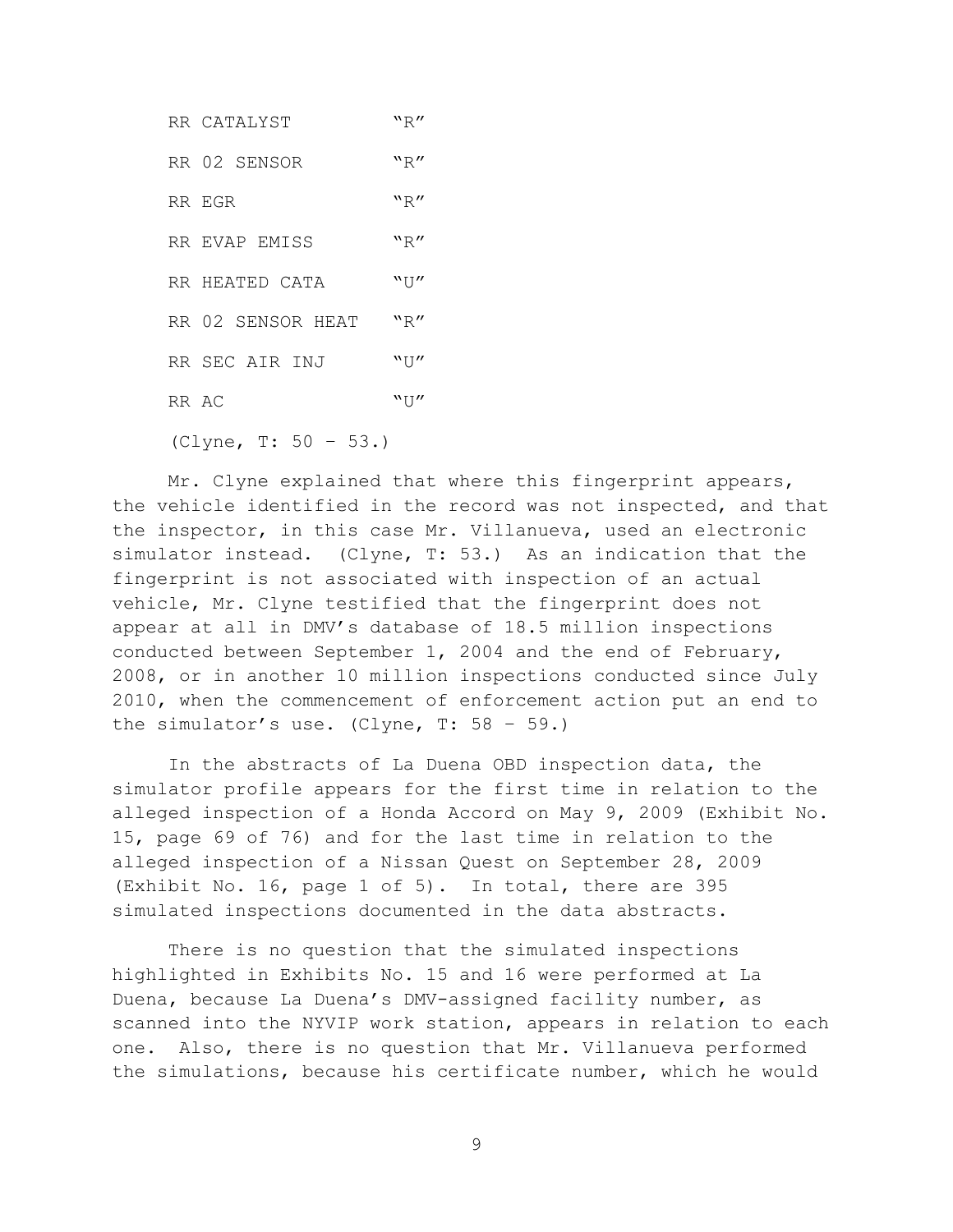have scanned into the work station, is the only one that appears in the inspection data.

DEC Staff's case included an explanation of how the OBD inspection data was generated and how it was passed from the inspection station via Testcom to DMV's Albany office, from which it was retrieved by DEC Staff. (See the record certifications of Brad Hanscom, DMV records access officer, on the front of Exhibits No. 13 and 14, La Duena's inspection data retrieved from DMV by Mr. Clyne. This is the same data that appears in Exhibits No. 15 and 16, where the simulated inspections are highlighted.) The data retrieved from DMV is presumed to be reliable, no evidence to the contrary having been offered.

## Liability for Violations

DEC has charged the respondents with violations of both 6 NYCRR 217-4.2 (first cause of action) and 217-1.4 (second cause of action). I find that the violations of 6 NYCRR 217-4.2 have been established, but do not find additional violations of 6 NYCRR 217-1.4. Furthermore, I find that all the violations of 6 NYCRR 217-4.2 may be attributed to both La Duena as the licensed inspection station, and to Mr. Villanueva as the certified inspector who actually performed the simulations.

- Violation of 6 NYCRR 217-4.2

According to 6 NYCRR 217-4.2, "[n]o person shall operate an official emissions inspection station using equipment and/or procedures that are not in compliance with Department [DEC] procedures and/or standards." For purposes of this regulation, "official emissions inspection station" means "[a] facility that has obtained a license from the Commissioner of Motor Vehicles, under Section 303 of the VTL [Vehicle and Traffic Law], to perform motor vehicle emissions inspections in New York State"  $[6$  NYCRR  $217-1.1(k)$ . VTL 303(a)(1) explains that a license to operate an official inspection station shall be issued only upon written application to DMV, after DMV is satisfied that the station is properly equipped and has competent personnel to make inspections, and that such inspections will be properly conducted. This was confirmed by Mr. Devaux, who testified that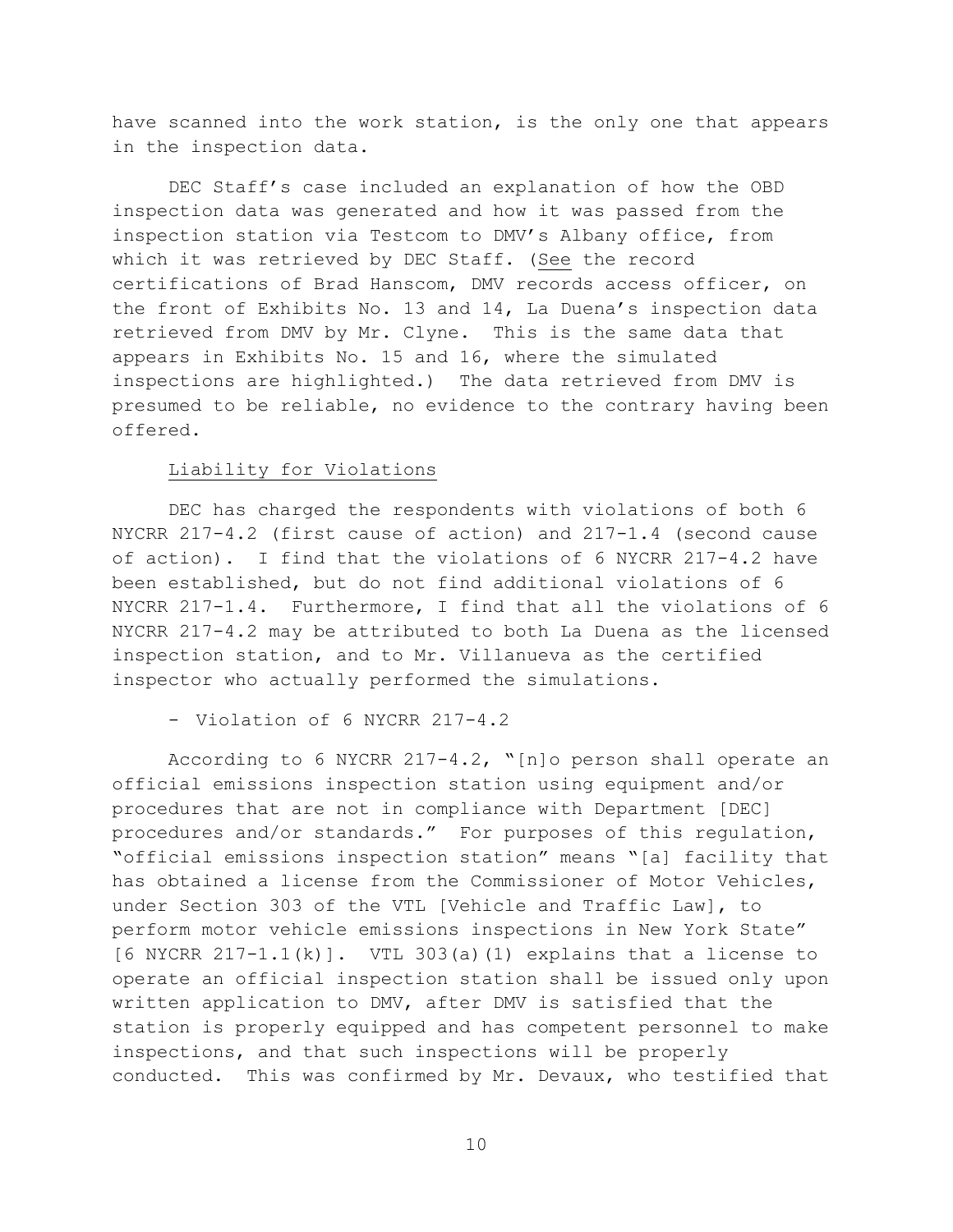DMV performs an on-site inspection to ensure compliance with applicable requirements. (Devaux, T: 17 – 18.)

I find that 6 NYCRR 217-4.2 was violated on 395 separate occasions by use of a simulator to perform OBD II emissions inspections. Simulators have no place in the administration of actual emissions tests, and their use is not consistent with emissions inspection procedure set out at 6 NYCRR 217-1.3, which requires testing of a vehicle's OBD system to ensure that it functions as designed and completes diagnostic routines for necessary supported emission control systems. If the inspector plugs the NYVIP work station into a simulator in lieu of the vehicle that has been presented, it cannot be determined whether the vehicle would pass the OBD II inspection.

La Duena is liable for all 395 violations because, at the time they occurred, it held the license to "operate" the official inspection station. Pursuant to 15 NYCRR 79.8(b), the official inspection station licensee "is responsible for all inspection activities conducted at the inspection station," and is not relieved of that responsibility by the inspector's own duties, which include performing inspections in a thorough manner. [See 15 NYCRR 79.17(b)(1) and (c).] As a private corporation, La Duena also falls within the definition of "person" at 6 NYCRR 200.1(bi).

Mr. Villanueva, as La Duena's certified inspector, is also liable for the violations attributable to his own non-compliant inspections. This liability is due to the connection between the official inspection station, which is licensed under VTL 303, and the inspector who works at the station, who is certified under VTL 304-a. Pursuant to 15 NYCRR 79.8(b)(2), the specific duties of the inspection station include employing at all times, at least one full-time employee who is a certified motor vehicle inspector to perform the services required under DMV's regulations. In this sense, the inspection station operates through the services that its inspector provides.

In summary, the inspector should share liability with the inspection station for the OBD II inspections he performed using a device to simulate the vehicles that had been presented.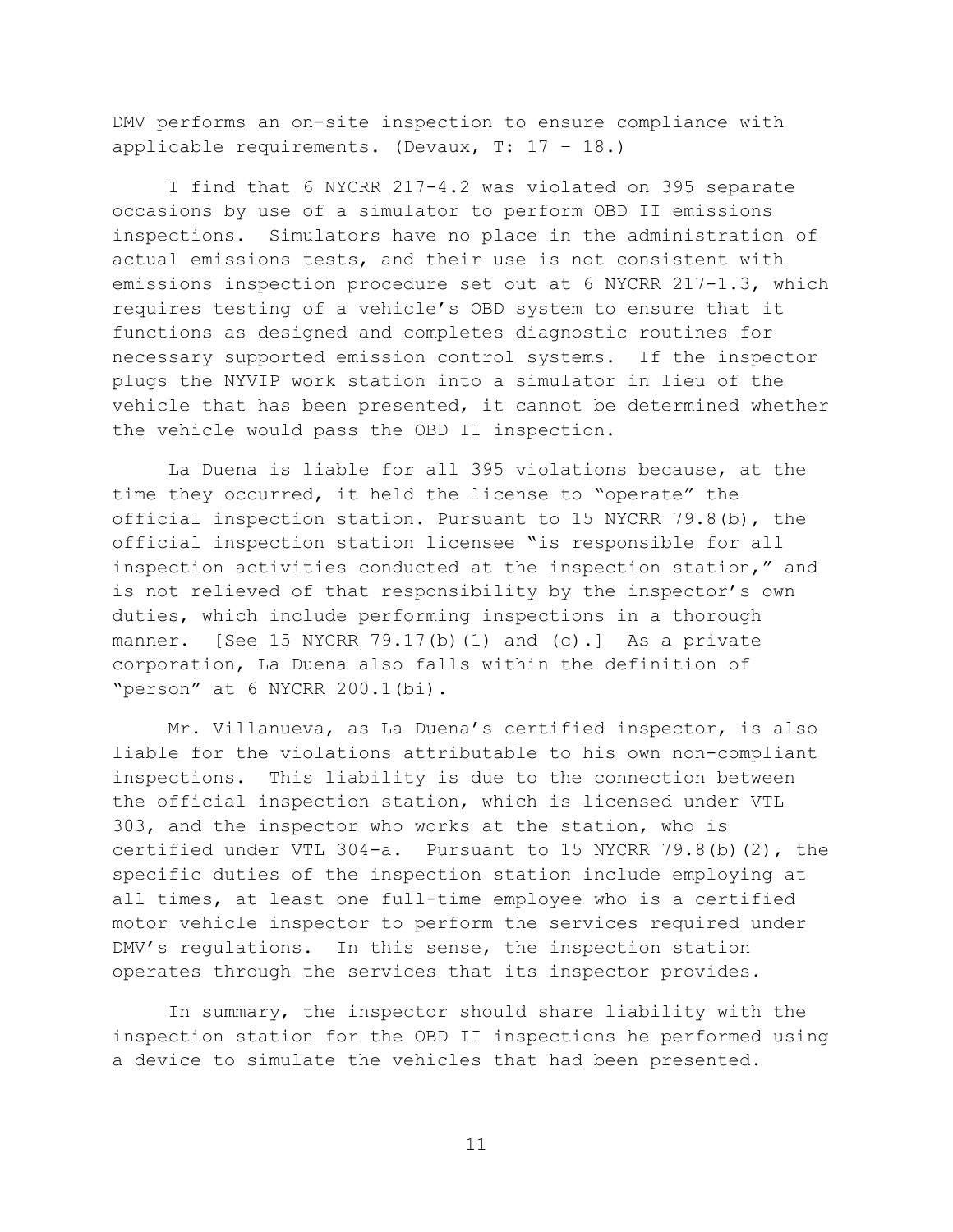DEC Staff maintains that Ms. Taveras, as the alleged owner and operator of La Duena, is also liable personally for all the station's illegal inspection activity. I disagree. While DMV records produced at the hearing (more particularly, Exhibits No. 10 and 11) indicate that Ms. Taveras is the sole stockholder of La Duena, she herself is not the official inspection station licensee. This is significant because, according to 15 NYCRR 79.8(b), the licensee is responsible for the inspection activities conducted at the station.

Exhibits No. 10 and 11 also indicate that Ms. Taveras is the president of La Duena. However, that by itself does not make her liable for the violations committed in this matter.

Under the responsible corporate officer doctrine, liability may be imposed upon parties who have, by reason of their position in a corporation, responsibility and authority to prevent or promptly correct a violation, yet fail to do so. Three elements must be established before liability is imposed upon a corporate officer: (1) the individual must be in a position of responsibility, which allows the person to influence corporate policies and activities; (2) there must be a nexus between the individual's position and the violation in question such that the person could have influenced the corporate actions that constituted the violations; and (3) the individual's actions or inaction facilitated the violations. (See United States v. Park, 421 U.S. 658, 673-74 (1975), as referred to in my hearing report attached to the Commissioner's order, dated December 29, 1994, in Matter of James McPartlin and 53rd Street Service Station. See also the discussion of corporate officer liability in Matter of 125 Broadway, LLC and Michael O'Brien, Decision and Order of the Commissioner, dated December 15, 2006.)

In this matter, Staff's proof is insufficient to establish personal liability for Ms. Taveras, as La Duena's president, for the non-compliant inspections performed by Mr. Villanueva. It is not clear to what extent Ms. Taveras, as a corporate officer, was in a position to control the activities of the inspector. Nothing was revealed about the day-to-day management of the La Duena inspection station, or what role Ms. Taveras may have had in the violations that were committed. The only information I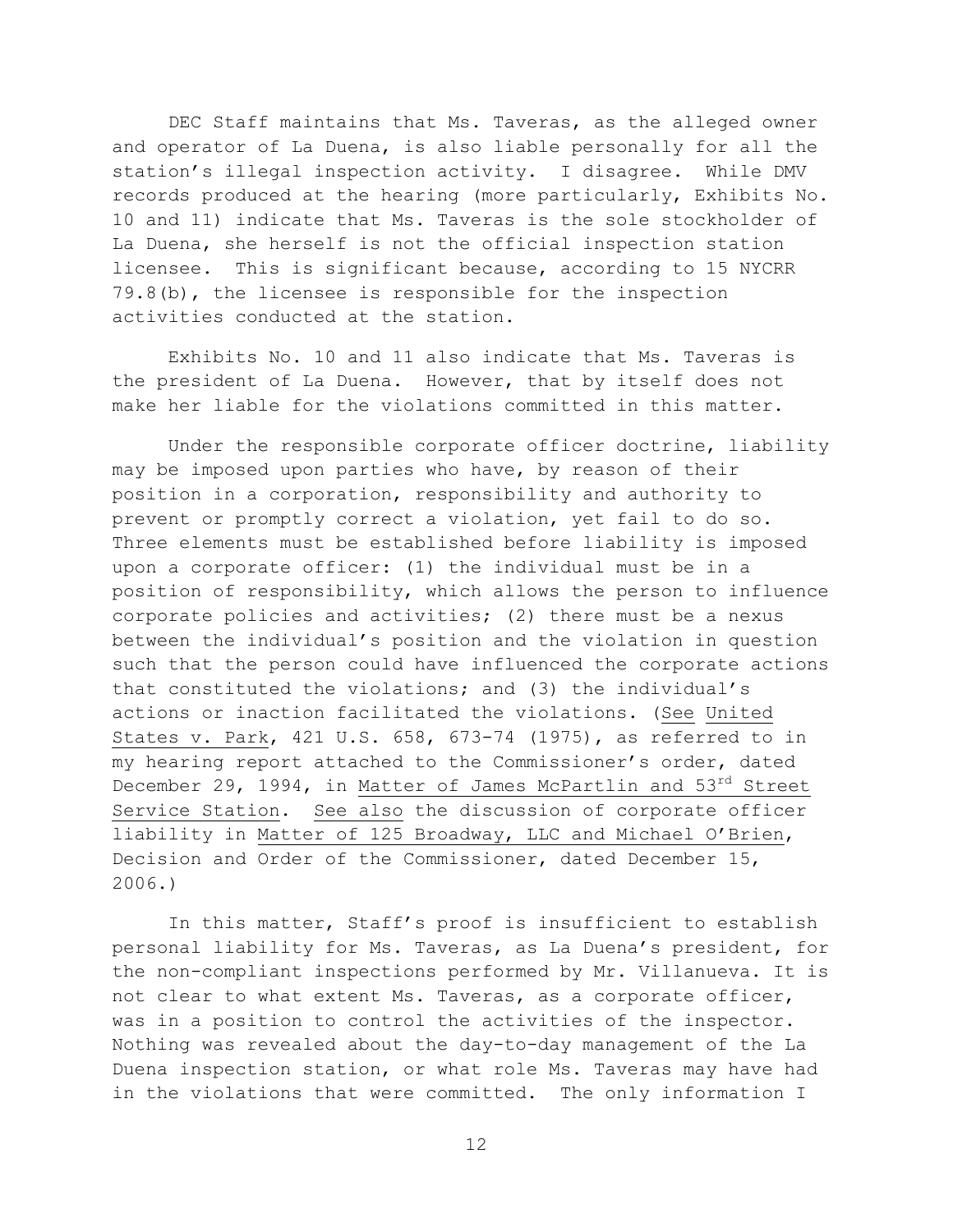have about the station's operation is the record of the OBD II inspections that were performed there, and who actually performed them.

Finally, there is no proof that Ms. Taveras was even served with Staff's notice of hearing and complaint, only evidence that it was served upon La Duena and Mr. Villanueva, the other two respondents. Absent such proof, DEC Staff's charges against Ms. Taveras must be dismissed; as to her, Staff would not be entitled even to a default judgment, according to 6 NYCRR  $622.15(b)(1)$ .

- Violation of 6 NYCRR 217-1.4

In a separate cause of action, the respondents are charged with violations of 6 NYCRR 217-1.4. According to this provision: "No official inspection station as defined by 15 NYCRR 79.1(g) may issue an emission certificate of inspection, as defined by 15 NYCRR 79.1(a), for a motor vehicle, unless that motor vehicle meets the requirements of section 217-1.3 of this Subpart."

Violations of 6 NYCRR 217-1.4 cannot be found because DEC offered no evidence that La Duena was an official inspection station "as defined by 15 NYCRR 79.1(g)." Section 79.1(g) defines an "official safety inspection station" as one "which has been issued a license by the Commissioner of Motor Vehicles pursuant to Section 303 of the Vehicle and Traffic Law, to conduct safety inspections of motor vehicles exempt from the emissions inspection requirement" (emphasis added). There was no evidence that La Duena had such a license; the only evidence was that it was licensed, pursuant to VTL Section 303, to inspect vehicles that are subject to emissions inspections. Also, there was no evidence that the respondents conducted improper safety inspections, or violated any laws or regulations in this regard; the only proof was with respect to emissions (OBD II) inspections not being performed consistent with DEC procedure.

In paragraph 14 of its complaint, DEC Staff alleges that the respondents violated 6 NYCRR 217-1.4 by issuing emission certificates of inspection to vehicles that had not undergone an official emissions inspection. However, an official safety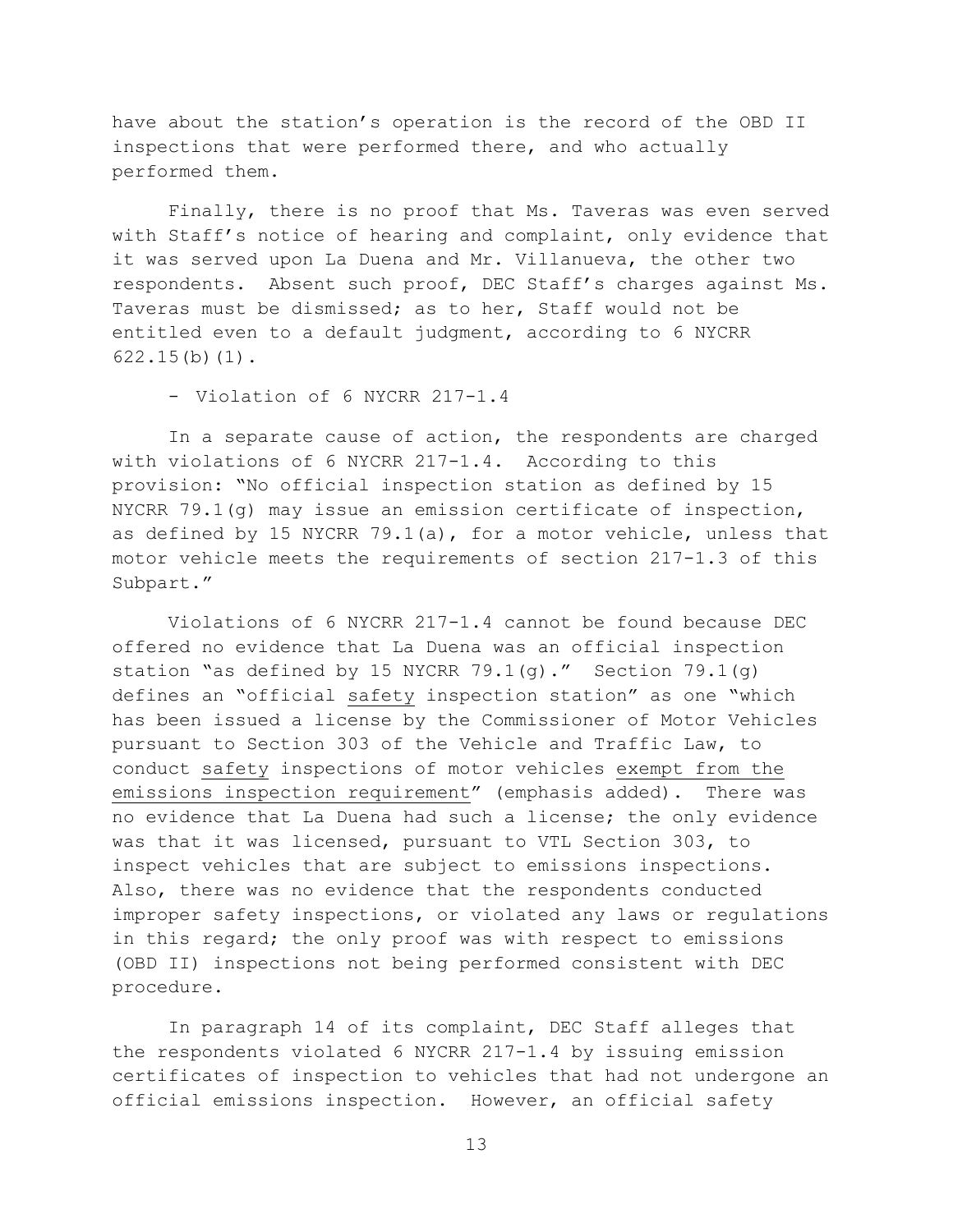inspection station, as defined by 15 NYCRR 79.1(g), does not issue emission certificates of inspection, because the vehicles it inspects are exempt from the emissions inspection requirement.

In summary, because there is no evidence that La Duena was an official inspection station "as defined by 15 NYCRR 79.1(g)" (i.e., an official safety inspection station), the second cause of action must be dismissed, consistent with the dismissal of similar causes of action in matters involving other stations where simulators were used. (See, for instance, Matter of Geo Auto Repairs, Order of the Commissioner, March 14, 2012, pages 3 and 4.)

#### Civil Penalties

In its complaint, DEC Staff proposed that the Commissioner assess a civil penalty of \$197,500 in this matter. Staff has not apportioned the penalty between the two causes of action, or among the respondents. According to DEC Staff, the respondents should be jointly and severally liable for the penalty's payment.  $(T: 61 - 62.)$ 

Civil penalties are authorized pursuant to ECL 71-2103(1). At the time the violations in this matter occurred, that section stated that any person who violated any provision of ECL Article 19 (the Air Pollution Control Act) or any regulation promulgated pursuant thereto, such as 6 NYCRR 217-4.2, would be liable, in the case of a first violation, for a penalty not less than \$375 nor more than \$15,000 for each day during which such violation continued; as well as, in the case of a second or any further violation, a penalty not to exceed \$22,500 for said violation and an additional penalty not to exceed \$25,000 for each day during which such violation continued.

In its closing statement, DEC Staff said that each simulated inspection should be treated as a separate and distinct violation of DEC's regulations. (T: 61.) I agree with this assessment. Each simulated inspection was a discrete event occurring at a specific time and, by itself, constituted operation of the emissions inspection station in a manner that did not comply with DEC procedure.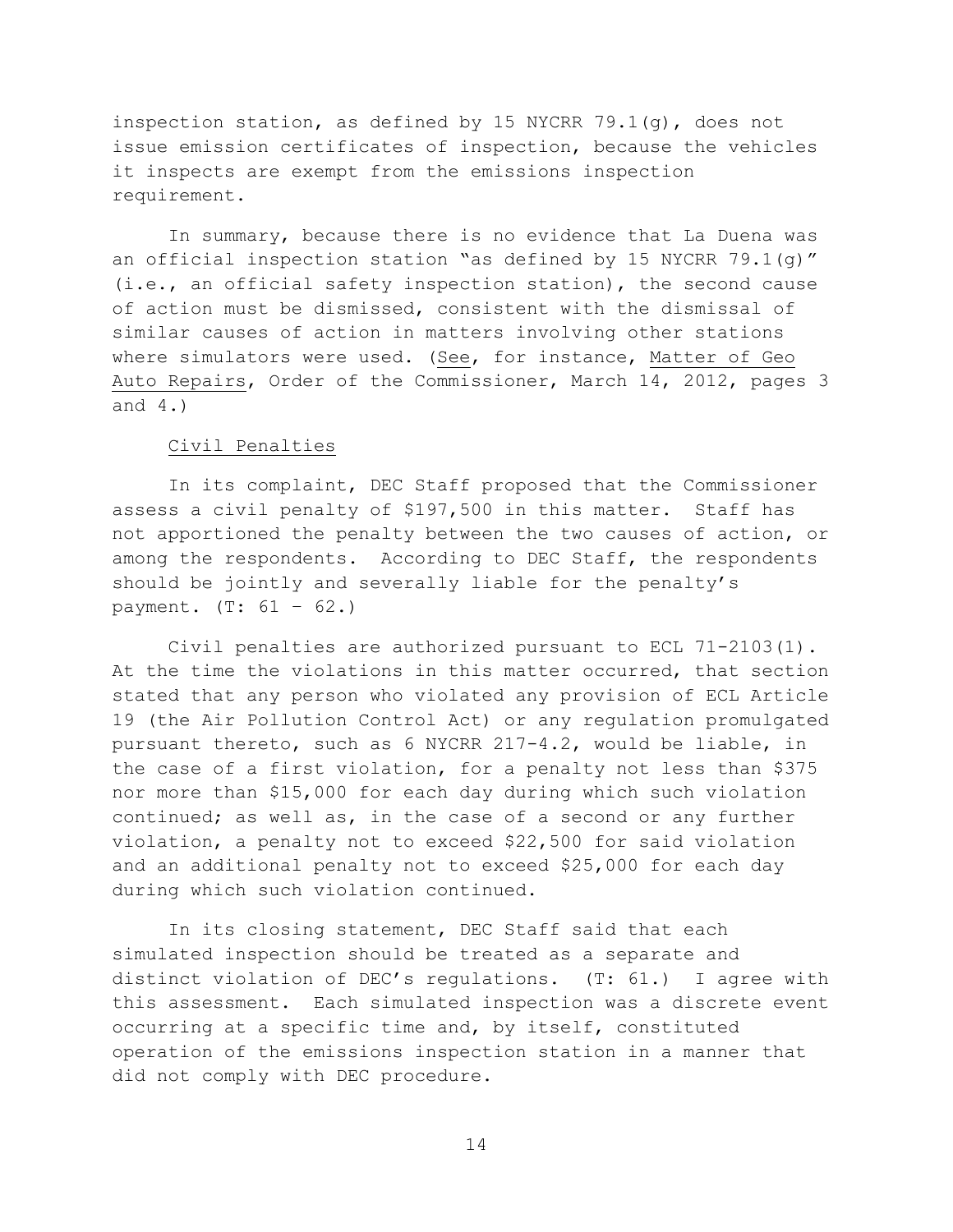Consistent with ECL 71-2103(1), the violations in this matter could subject the respondents to penalties in the millions of dollars. However, according to DEC's Civil Penalty Policy ("CPP", DEE-1, dated June 20, 1990), the computation of the maximum civil penalty for all provable violations is only the starting point of any penalty calculation (CPP Section IV.B); it merely sets the ceiling for any penalty that is ultimately assessed.

DEC is actually seeking \$500 per simulated inspection (T: 61), using the civil penalty framework and formulating what it believes to be a consistent and fair approach to calculating civil penalties in this and the other similar enforcement cases it is also pursuing. Given the number of simulated inspections that were performed, this equates to a total penalty of \$197,500 (\$500 x 395).

Pursuant to DEC's penalty policy, an appropriate penalty is derived from a number of considerations, including economic benefit of noncompliance, the gravity of the violations, and the culpability of the respondents' conduct.

- Economic Benefit

DEC's penalty policy states that every effort should be made to calculate and recover the economic benefit of noncompliance. (CPP Section IV.C.1.) In this case, that economic benefit, if it does exist, is unknown.

## - Gravity

According to the penalty policy, removal of the economic benefit of non-compliance merely evens the score between violators and those who comply; therefore, to be a deterrent, a penalty must include a gravity component, which reflects the seriousness of the violation. (CPP Section IV.D.1.)

The violations committed here are quite serious to the degree that they frustrate the goal of OBD II emissions testing, which is to protect air quality. As the Commissioner has explained in orders addressing similar violations by other respondents, OBD II testing helps identify vehicles with emissions problems that, if left uncorrected, contribute to ozone pollution. Ozone pollution is a major concern in urban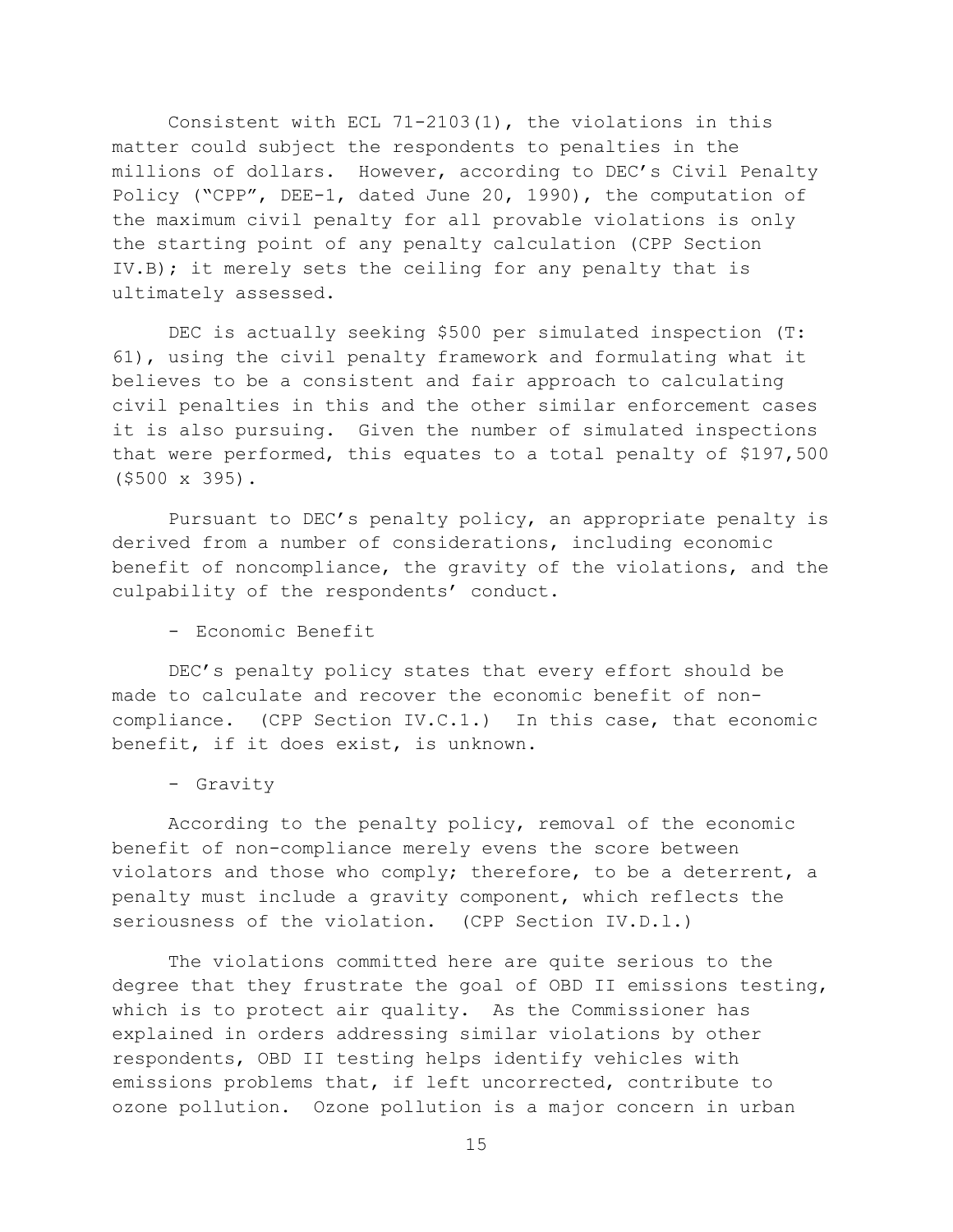areas because of its impact on public health. Using a simulator to bypass required emissions testing undermines the regulatory scheme that DEC and DMV have developed. (See Matter of Gurabo Auto Sales Corp., Decision and Order of the Commissioner, February 16, 2012, pages 6 and  $7.$ )

While one cannot determine the actual damage caused by the violations charged here, there is a clear potential for harm to the extent that required OBD II testing is not actually performed, as this removes an opportunity to identify vehicles with malfunctioning emission control systems and ensure those systems are repaired.

- Culpability

According to the policy, the penalty derived from the gravity assessment may be adjusted in relation to factors that include the culpability of the violator. In this case, violator culpability (addressed at CPP Section IV.E.1) is an aggravating factor warranting a significant upward penalty adjustment. As Mr. Devaux explained, La Duena, at the time it was licensed, would have received a copy of the DMV regulations governing the inspection process, and both La Duena and Mr. Villanueva would have had access to the Testcom manual containing instructions for the test equipment. (Devaux, T:  $25 - 26$ .) Also, Mr. Villanueva, prior to inspector certification, would have had to complete a DMV course, and pass a test, on the NYVIP inspection process. (Devaux, T: 23.)

Due to the training Mr. Villaneuva would have received, and the information available to him and La Duena, they would certainly have known that use of a simulator is not compliant with the procedures for a properly conducted OBD II inspection. Because of their knowing, intentional violation of inspection procedure over an extended period of time, substantial civil penalties are warranted.

DEC Staff has recommended that any penalties be assessed against the respondents jointly and severally. However, because responsibility for the violations may be apportioned between the inspection station and its inspector, I consider it appropriate that they each have their own separate penalty, and that these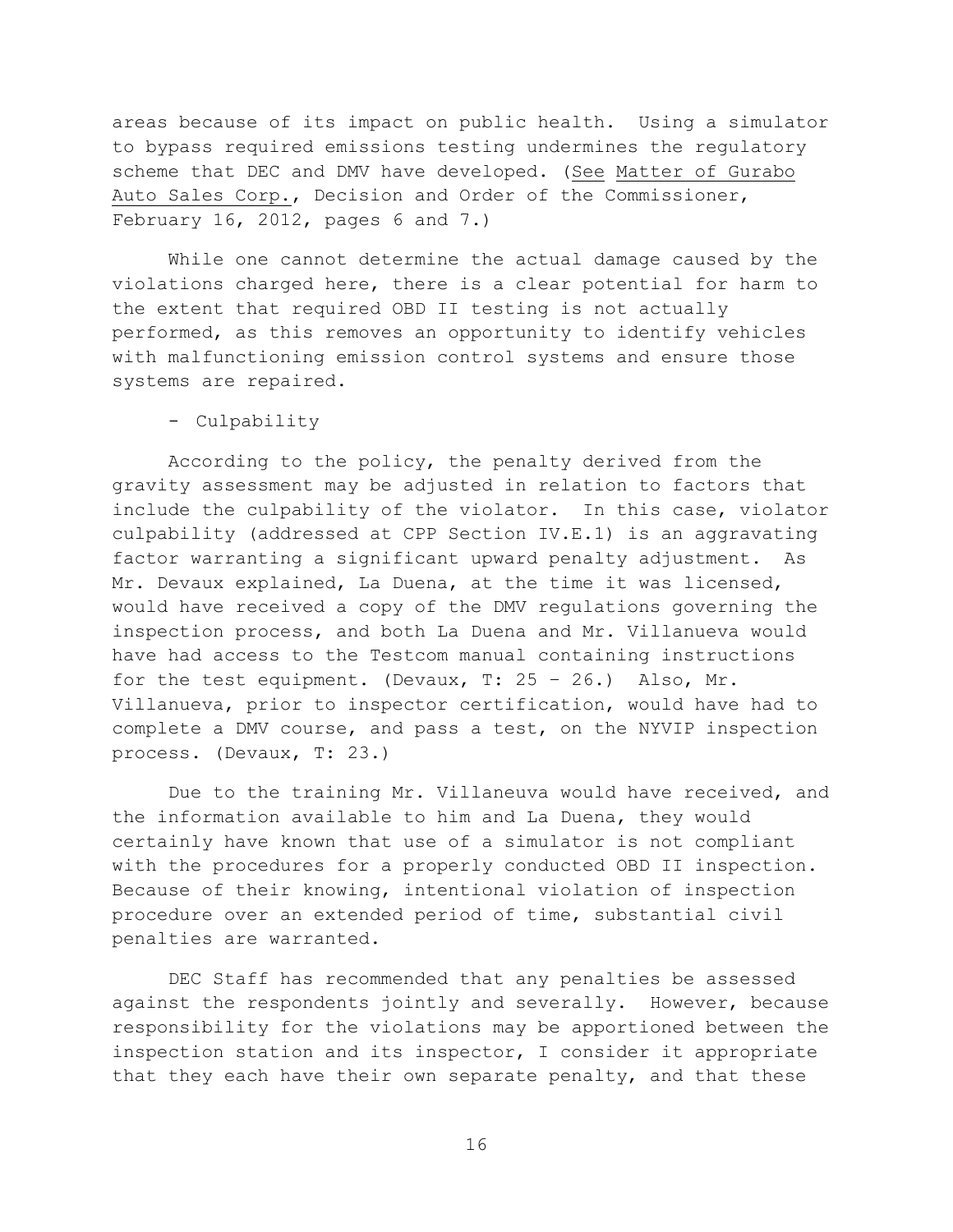penalties should be in the same amount, to reflect their equal culpability for the inspections that were simulated.

My recommendation is that, for 395 separate violations of 6 NYCRR 217-4.2, La Duena should be assessed a civil penalty of \$35,000. A separate penalty, also \$35,000, should be assessed against Mr. Villanueva. On a per violation basis, these penalties are consistent with those assessed in Matter of Geo Auto Repairs (Order of the Commissioner, March 14, 2012), which involved a similar set of facts. Even combined, they are considerably less than the \$197,500 requested by DEC Staff, which I consider excessive. As noted above, Staff derived its penalty from a formula under which \$500 is allocated to each illegal inspection. This formula has not been adopted by me or the Commissioner in other matters, such as Geo and Gurabo, where it has been offered for violations identical to these.

To account for the penalty framework in ECL 71-2103(1), the penalty apportioned to the first violation committed by each respondent should be \$375, with lesser penalties for each of the subsequent violations. The large number of violations equate to substantial penalties for La Duena and Mr. Villanueva, which are intended to punish their conduct and deter others from the same type of illegal activity.

#### **CONCLUSIONS**

1. Between May 9 and September 28, 2009, respondent La Duena Auto Repair, an official emissions inspection station, used a simulator to perform OBD II inspections on 395 separate occasions. These simulated inspections were performed by Jose M. Villanueva, a certified motor emission inspector employed at La Duena.

2. The use of a simulator was in violation of 6 NYCRR 217- 4.2, which prohibits the operation of an official emissions inspection station using equipment and/or procedures that are not in compliance with DEC procedures and/or standards.

## **RECOMMENDATIONS**

1. For the first cause of action, involving alleged violations of 6 NYCRR 217-4.2, respondent La Duena Auto Repair should be assessed a civil penalty of \$35,000, and respondent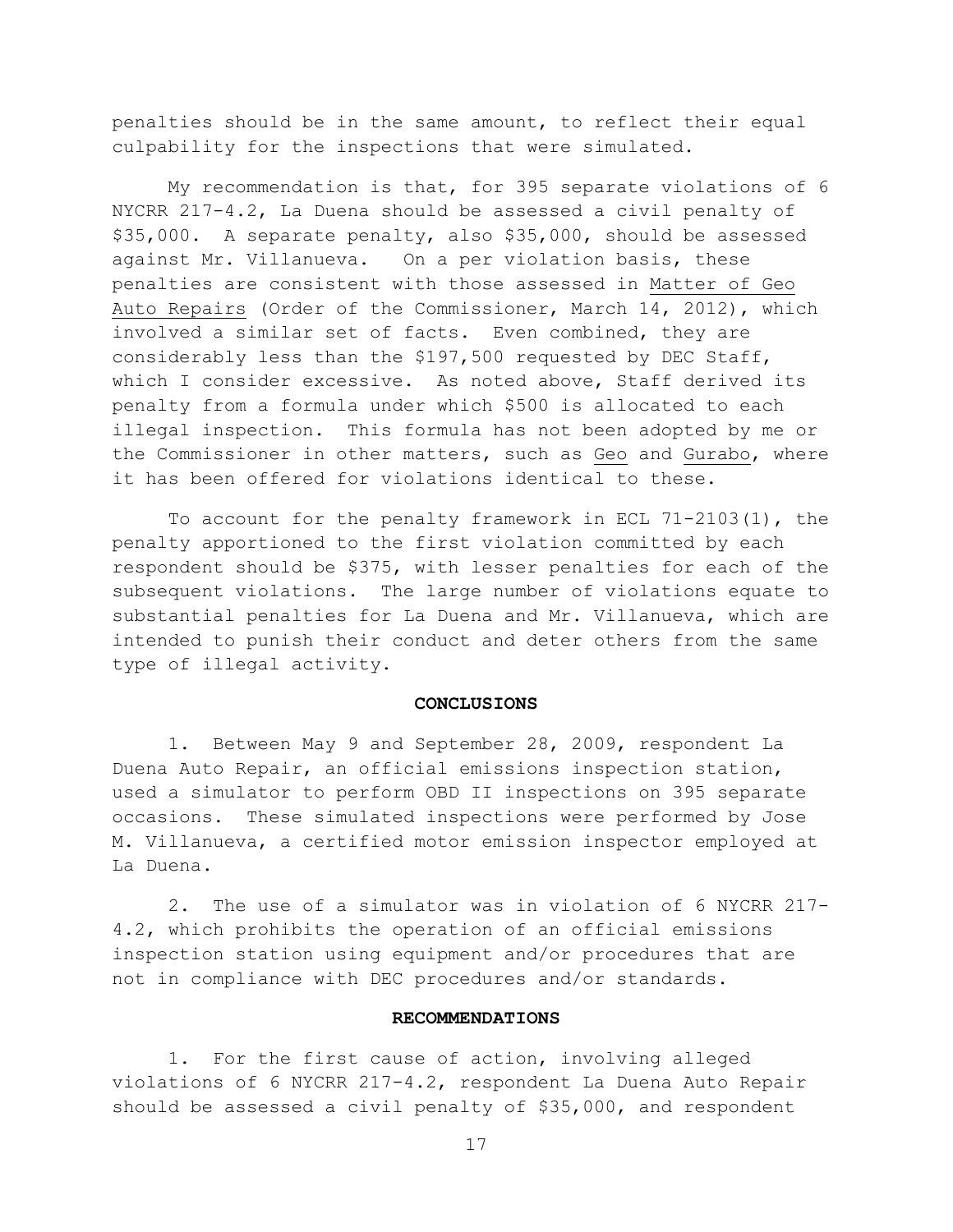Jose M. Villanueva should also be assessed a civil penalty of \$35,000.

2. The first cause of action should be dismissed in relation to respondent Nancy Taveras.

3. The second cause of action, for alleged violations of 6 NYCRR 217-1.4, should be dismissed in relation to all the respondents.

4. To reflect the information on file with DMV and the New York State Department of State, the caption in this matter should be corrected by substituting "La Duena Auto Repair Corp." for "La Duena Auto Repair Inc."